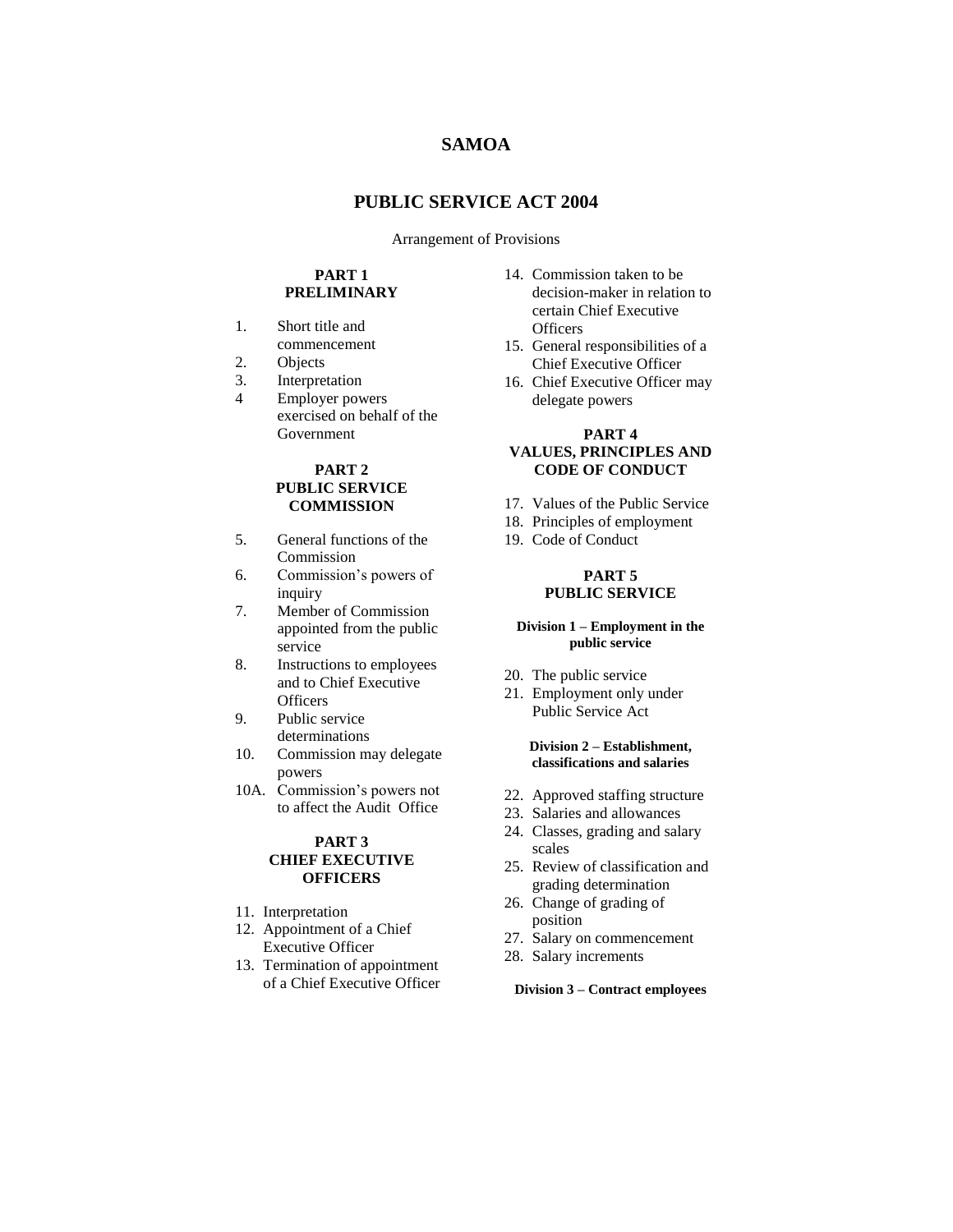- 29. Contract positions
- 30. Contract position held by an officer
- 31. Employment of contract employees
- 31A. Appointment of Assistant Chief Executive Officers
- 32. Suspected breach of Code of Conduct or commission of an offence by contract employees
- 33. Managing the work performance of contract employees

#### **Division 4 – Appointment, transfer and promotion of officers**

- 34. Advertising vacancies
- 35. Chief Executive Officer's power of appointment, promotion and transfer
- 35A.Commission's power of appointment
- 36. Assessment of merit
- 37. Commission may transfer officers between Ministries
- 38. Commission may move employees between Ministries where functions are moved
- 39. Minimum and maximum age for appointment
- 40. Officers are appointed on probation

#### **Division 5 – Temporary employees**

- 41. Temporary employees
- 42. Employment conditions of temporary employees

#### **Division 6 – Upholding the Values and the Code of Conduct**

- 43. Conviction for offence
- 44. Breach of the Code of Conduct
- 44A.Investigation not required
- 45. Penalties
- 46. Recovery of loss
- 47. Suspension and temporary transfer
- 48. Dealing with poor work performance
- 48A.Unauthorised absence

## **Division 7 – Appeals**

- 49. Appeal rights
- 50. Appealing against a decision
- 51. Appeal process
- 52. Special provisions relating to appeal against appointment or promotion
- 53. Special provision relating to appeal against penalty or recovery of amount
- 54. Restriction on challenge to decision of Board

#### **Division 8 – Grievances**

55. Grievances

## **Division 9 – Termination of employment**

- 56. Resignation
- 57. Age retirement
- 58. Officers who are surplus to requirements

#### **PART 6 PUBLIC SERVICE BOARD OF APPEAL**

- 59. Election of member of Board
- 60. Vacancy in office of elected member of Board
- 61. Appointment of standing deputies
- 62. When a deputy is to act
- 63. Member of Board not to act in certain circumstances
- 64. Assessors
- 65. Remuneration of members of Board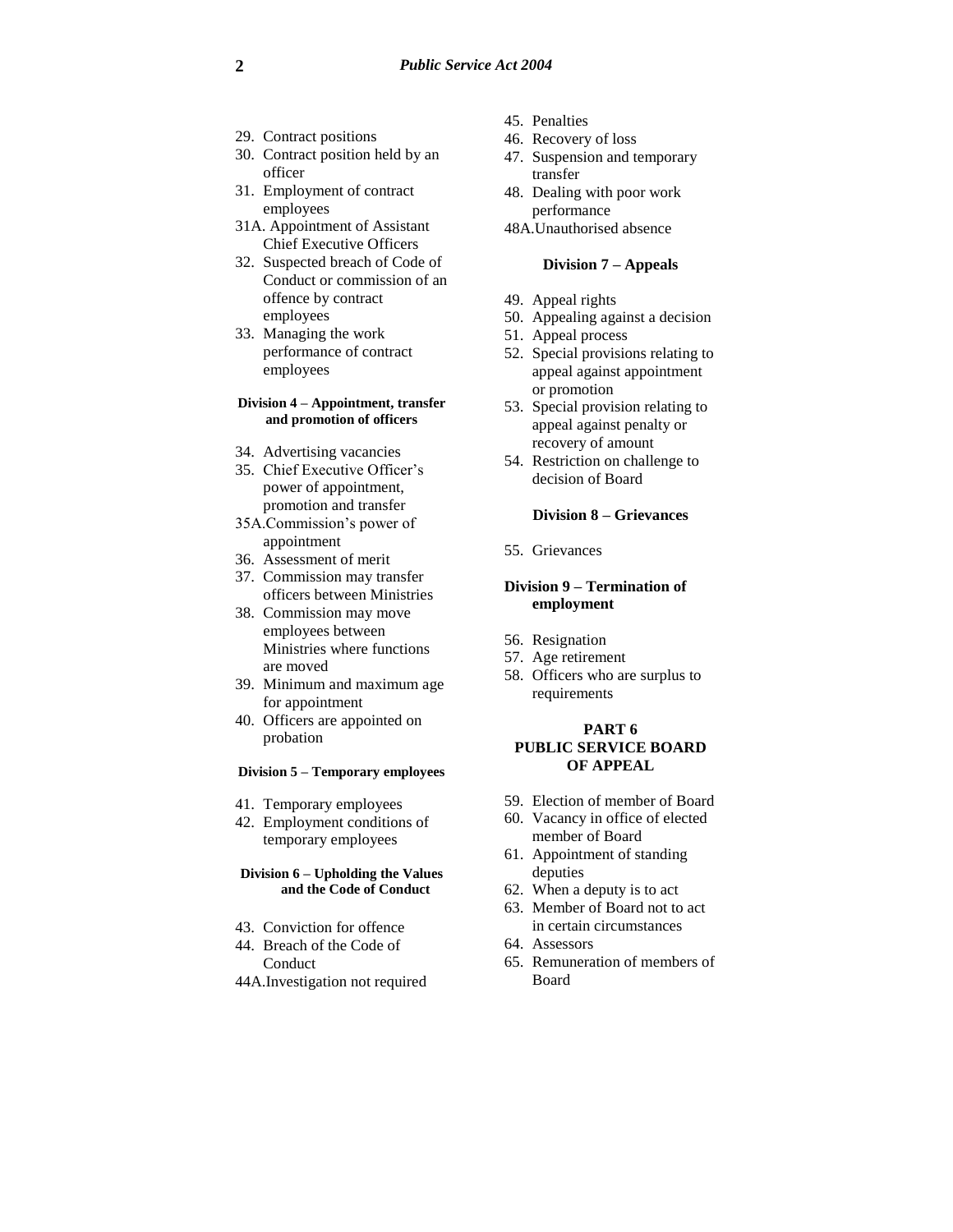# **PART 7 MISCELLANOUS**

- 66. Medical and psychological examinations
- 67. Examinations
- 68. Bonds
- 69. No compensation for loss of salary
- 70. Employee statistics
- 71. Public service official circular
- 72. Regulations

## **PART 8 SAVINGS AND TRANSITIONAL**

- 73. Savings and transitional provisions
- 74. Repeal
- 75. Consequential amendments

Schedules

## **PUBLIC SERVICE ACT 2004**

**2004** No. 14

**AN ACT** to modernise the legislative framework for the Samoa Public Service.

*[Assent and commencement date: 2 September 2004]*

**BE IT ENACTED** by the Legislative Assembly of Samoa in Parliament assembled as follows:

# **PART 1 PRELIMINARY**

**1. Short title and commencement**  $-$  (1)This Act may be cited as the Public Service Act 2004.

**(2)** This Act commences on a date nominated by the Prime Minister.

**(3)**Notice of commencement of this Act must be published in Samoan and English in the Savali and 1other newspaper circulating in Samoa.

**2. Objects** – The object of this Act is to establish a public service:

- (a) that provides high quality advice to the Government; and
- (b) that delivers services to the people of Samoa honestly, fairly, effectively and efficiently; and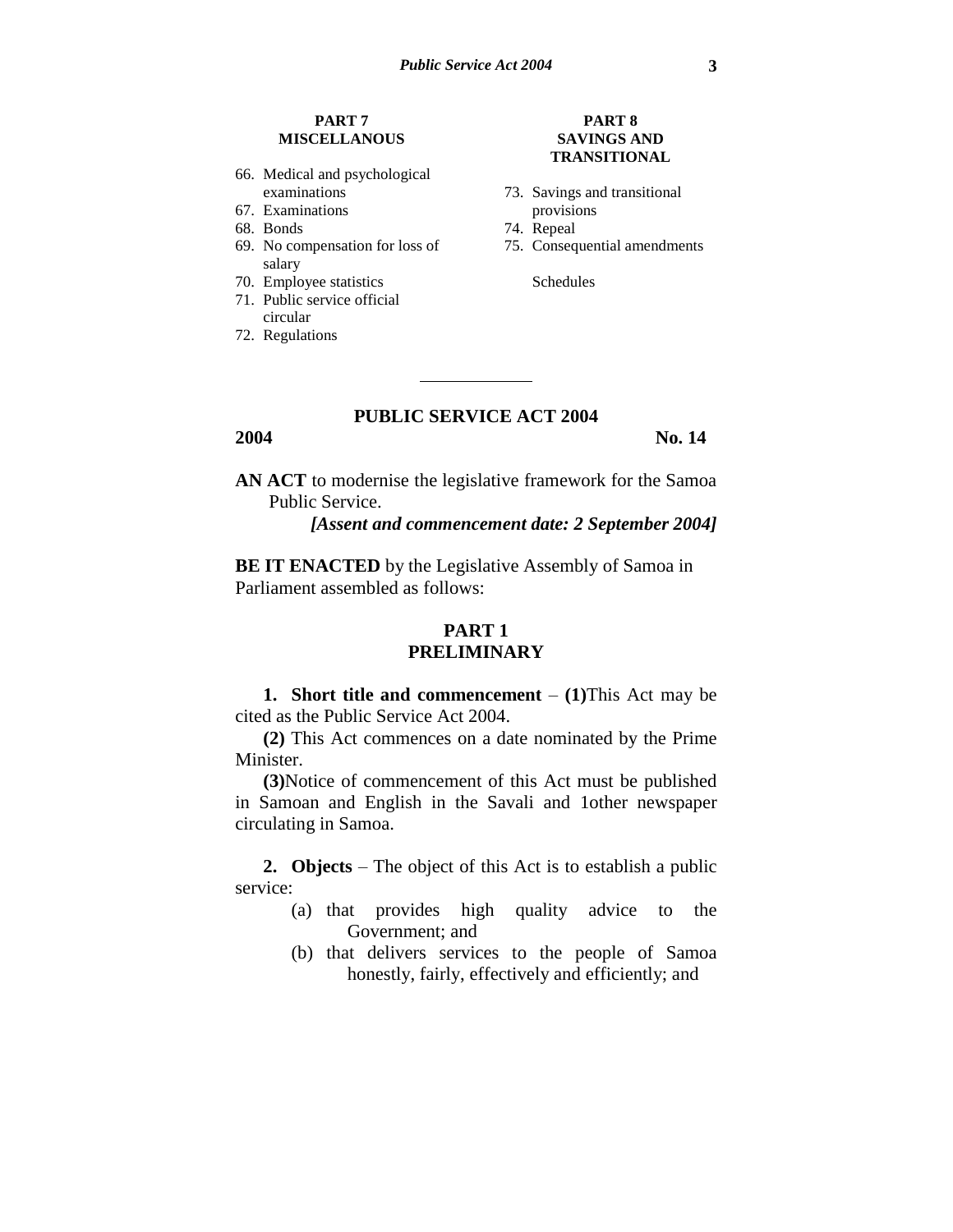(c) in which decisions are made on their merits and without discrimination, –

with the values of the public service and the principles of employment set out in sections 17 and 18.

- **3. Interpretation** In this Act, unless the context otherwise requires:
	- "appointment" means the employment of a person as an officer;
	- "assessor" means an assessor appointed under section 64 to assist the Board;
	- "Audit Office" means the Audit Office established under section 11 of the Audit Act 2013, and includes any person authorised under that Act to exercise or perform any of the powers or functions of the Controller and Auditor General;
	- "Board" means the Public Service Board of Appeal established under Article 89 of the Constitution;
	- "Chief Executive Officer" means the Head of Department of a Ministry, and includes the head of a Constitutional authority;
	- "circular" means the Public Service Official Circular referred to in section 71;

"Code of Conduct" means the rules set out in section 19;

- "Commission" means the Public Service Commission constituted under Article 84 of the Constitution;
- "Constitutional authority" means an office comprising the employees carrying out duties for:
	- (a) *repealed*
	- (b) the Controller and Auditor General; or
	- (c) the Public Service Commission;
- "contract employee" means an employee employed in a contract position under section 30 or 31;
- "contract position" means a position determined to be a contract position under section 29;
- "court" includes the Court of Appeal, the Supreme Court and the District Court;
- "employee" means a person employed in a Ministry but does not include a Chief Executive Officer;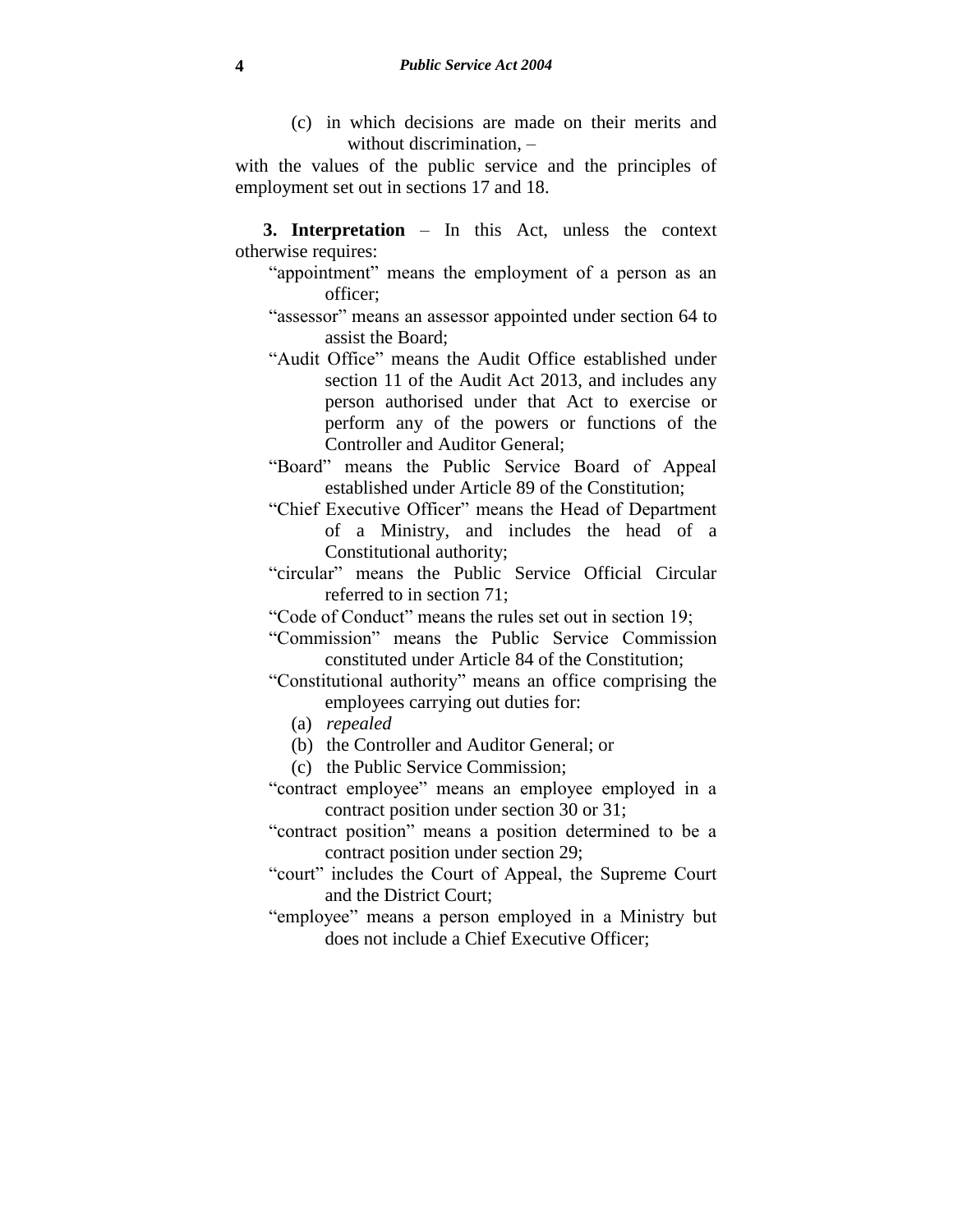- "gaining Ministry" in relation to the transfer of an officer means the Ministry which is receiving an officer from the losing Ministry;
- "Government" means the Government of the Independent State of Samoa;
- "head of a Constitutional authority" means:
	- *(a) (repealed by s20 of the Attorney General's Office Act 2013, No.15)*; or
	- (b) the Controller and Auditor General;
- "losing Ministry" for the transfer of an officer, means the Ministry which is transferring an officer to the gaining Ministry;
- "Ministry" means a Ministry specified in the Schedule to the Ministerial and Departmental Arrangements Act 2003 (other than the Ministry of Police, Prison and Fire Service) and includes a Constitutional authority;

"officer" means an employee who is not:

- (a) a contract employee; or
- (b) a temporary employee;
- "probationer" means an officer who is on probation;
- "promotion" means the movement (other than the temporary movement) of an officer from 1position in the public service to another position, where the second position has a higher maximum salary than the first position;
- "public service" means the public service constituted by section 20;
- "relevant Chief Executive Officer" in relation to an employee or a position, means the Chief Executive Officer of the Ministry in which the employee works, or the Chief Executive Officer of the Ministry in which the position is located;
- "Remuneration Tribunal" means the tribunal established by section 4 of the Remuneration Tribunal Act 2003;
- "responsible Minister" in relation to a Ministry means the Minister responsible for that Ministry;
- "temporary employee" means an employee employed under section 41 and includes a casual worker;
- "transfer" means the movement (other than the temporary movement) of an officer from 1position in the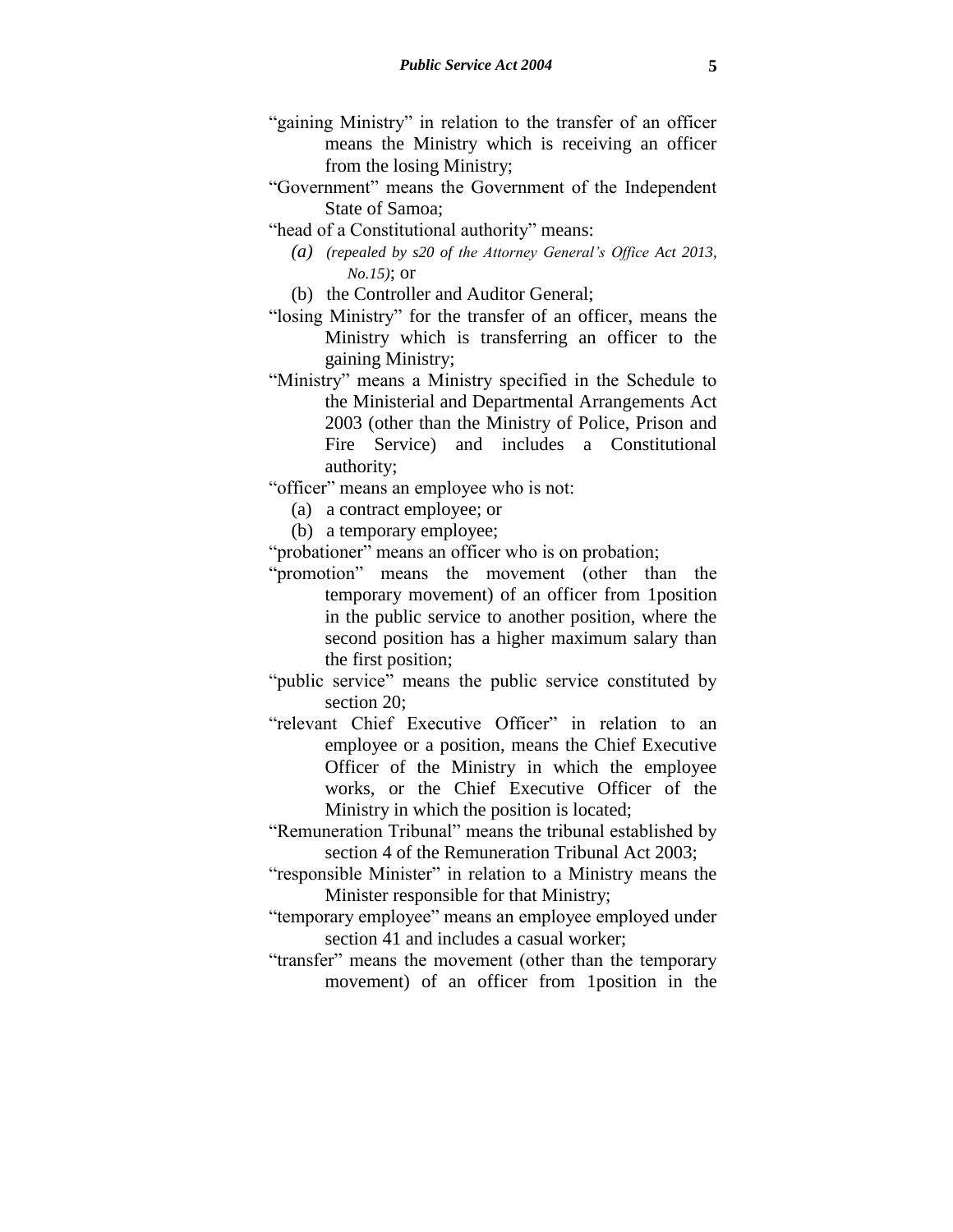public service to another position, where the second position has the same maximum salary as the first position.

**4. Employer powers exercised on behalf of the Government** – All employer powers exercised by the Commission or by a Chief Executive Officer under this Act are exercised on behalf of the Government.

# **PART 2 THE PUBLIC SERVICE COMMISSION**

**5. General functions of the Commission** – In addition to any other functions conferred on the Commission by this Act or any other law, the Commission is responsible for:

- (a) planning for the human resource needs of the public service; and
- (b) developing and promoting policies for the efficient and effective management of the people employed under this Act; and
- (c) monitoring and evaluating the human resource management practices of Ministries; and
- (d) providing advice and assistance on human resource management matters in the public service to Ministries on request.

# **6. Commission's powers of inquiry** – **(1)** If:

- (a)the Prime Minister requests the Commission to inquire into a matter relating to the administration of the public service; or
- (b) the Commission considers that a Chief Executive Officer (other than the Attorney-General or the Controller and Auditor General) may have breached the Code of Conduct; or
- (c)the Commission considers it is necessary for the performance of its functions under this Act, –

the Commission may carry out an inquiry.

**(2)** In carrying out an inquiry under this section, the Commission has the same powers to summon witnesses and to receive evidence as if it were a Commission of Inquiry under the Commissions of Inquiry Act 1964.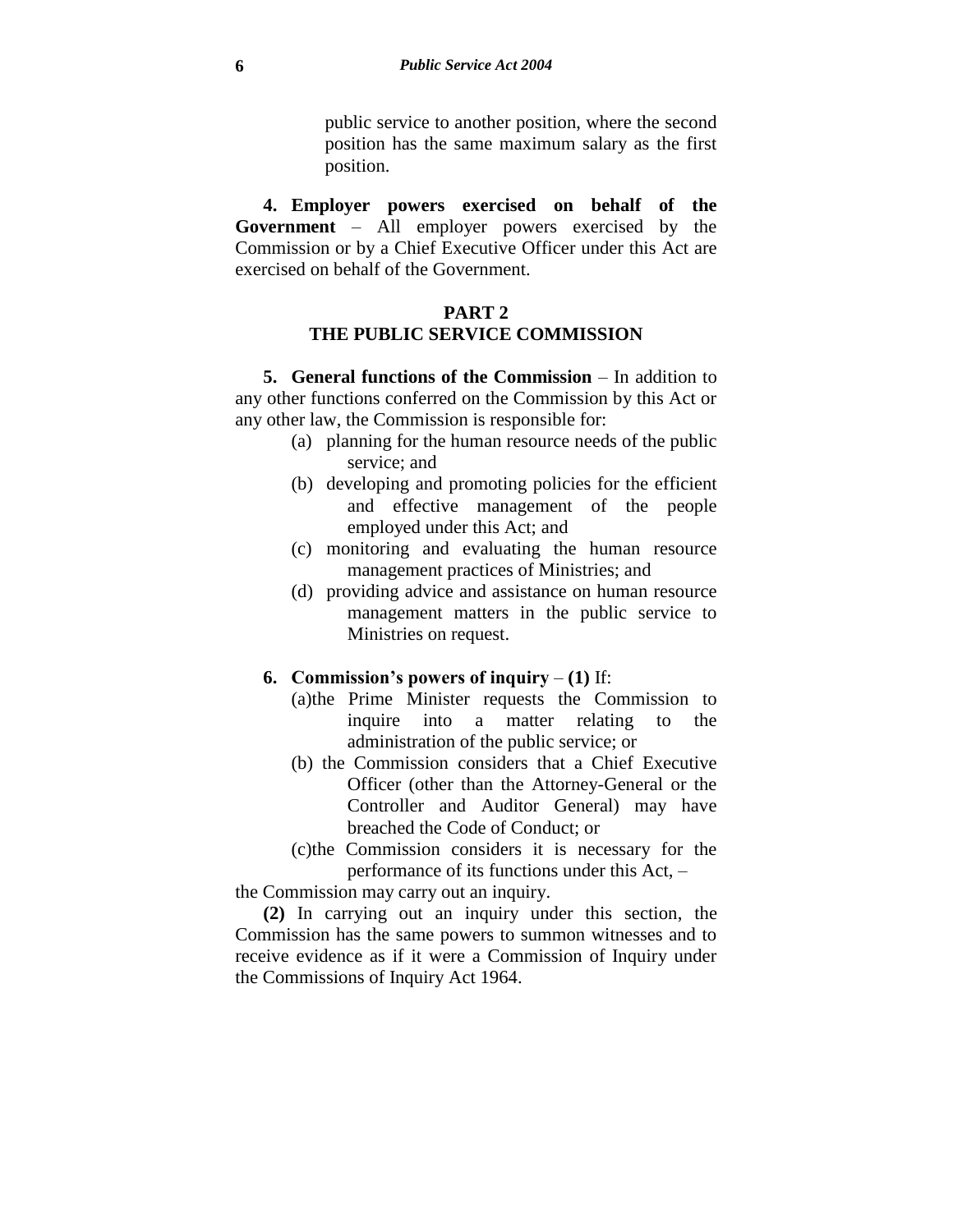**(3)** For the purpose of carrying out an inquiry under this section, the Commission may appoint a member of the Commission or another person to conduct an investigation and make a report to the Commission.

**(4)** A person appointed under subsection (3) has the powers of the Commission set out in subsection (2).

**7. Member of Commission appointed from the public service** –  $(1)$ This section applies to a person who:

- (a) was appointed to be a member of the Commission; and
- (b) immediately before that appointment was employed in the public service; and
- (c) ceased to be a member of the Commission (not having been removed from office under Article 85(2) of the Constitution).

**(2)** A person to whom this section applies is entitled to be re-employed in the public service:

- (a) on terms and conditions no less favourable than those that applied to the person in the position in the public service the person held at the time of their appointment to the Commission; and
- (b) at the salary increment which, in the opinion of the Commission, the person would have attained had they remained employed in that position.

**(3)** When a person is re-employed under this section, his or her term of office as a member of the Commission is taken for the purposes of seniority, superannuation, retirement and leave to be service in the public service.

**8. Instructions to employees and to Chief Executive Officers – (1)** The Commission may issue written instructions to Chief Executive Officers and employees for the purpose of the effective administration of this Act and the regulations, and to give effect to Commission policies.

**(2)**Chief Executive Officers and employees are bound by any instructions made under this section that are expressed to apply to them.

**(3)**Instructions made under this section are subject to this Act and the regulations.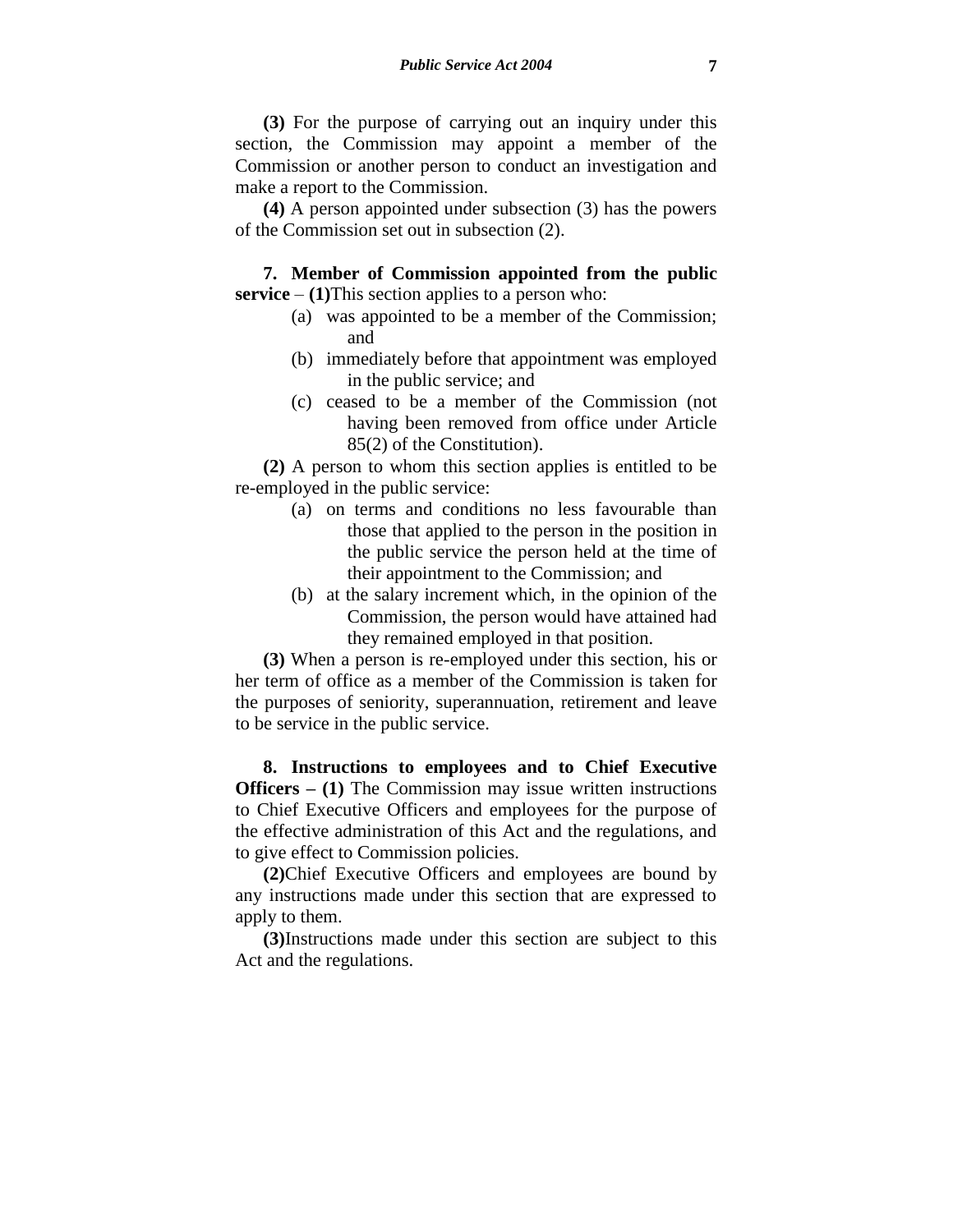**9. Public service determinations – (1)** The Commission may, by means of a public service determination, determine terms and conditions of employment of employees.

**(2)** A public service determination takes effect on the date of effect specified in the determination, which may be a date earlier than the making of the determination.

**(3)** Where no date of effect is specified in a public service determination, the determination takes effect on the day on which it was made.

**(4)** The Commission may revoke or amend a public service determination.

**10. Commission may delegate powers** – **(1)**The Commission may, by instrument in writing, delegate to a person any of its powers under this Act, or under the regulations or determinations made under this Act.

**(2)**The Commission may impose conditions on a delegation it has made under subsection (1).

**(3)**If a delegation made under subsection (1) has been made subject to conditions, the person exercising the delegation must comply with those conditions.

**10A. Commission's powers not to affect the Audit Office**  – The Commission may not exercise its powers under this Part so as to affect any person employed in or engaged by the Audit Office.

# **PART 3 CHIEF EXECUTIVE OFFICERS**

**11. Interpretation** – In this Part, except where a provision expressly provides otherwise, a reference to a Chief Executive Officer includes the Secretary of the Public Service Commission, but does not include:

- (a) the Attorney General; or
- (b) the Controller and Auditor General.

**12. Appointment of a Chief Executive Officer** – **(1)** Subject to subsection (2), the Head of State may, on the advice of Cabinet, in writing, appoint a person to be a Chief Executive Officer for a period of up to 3 years.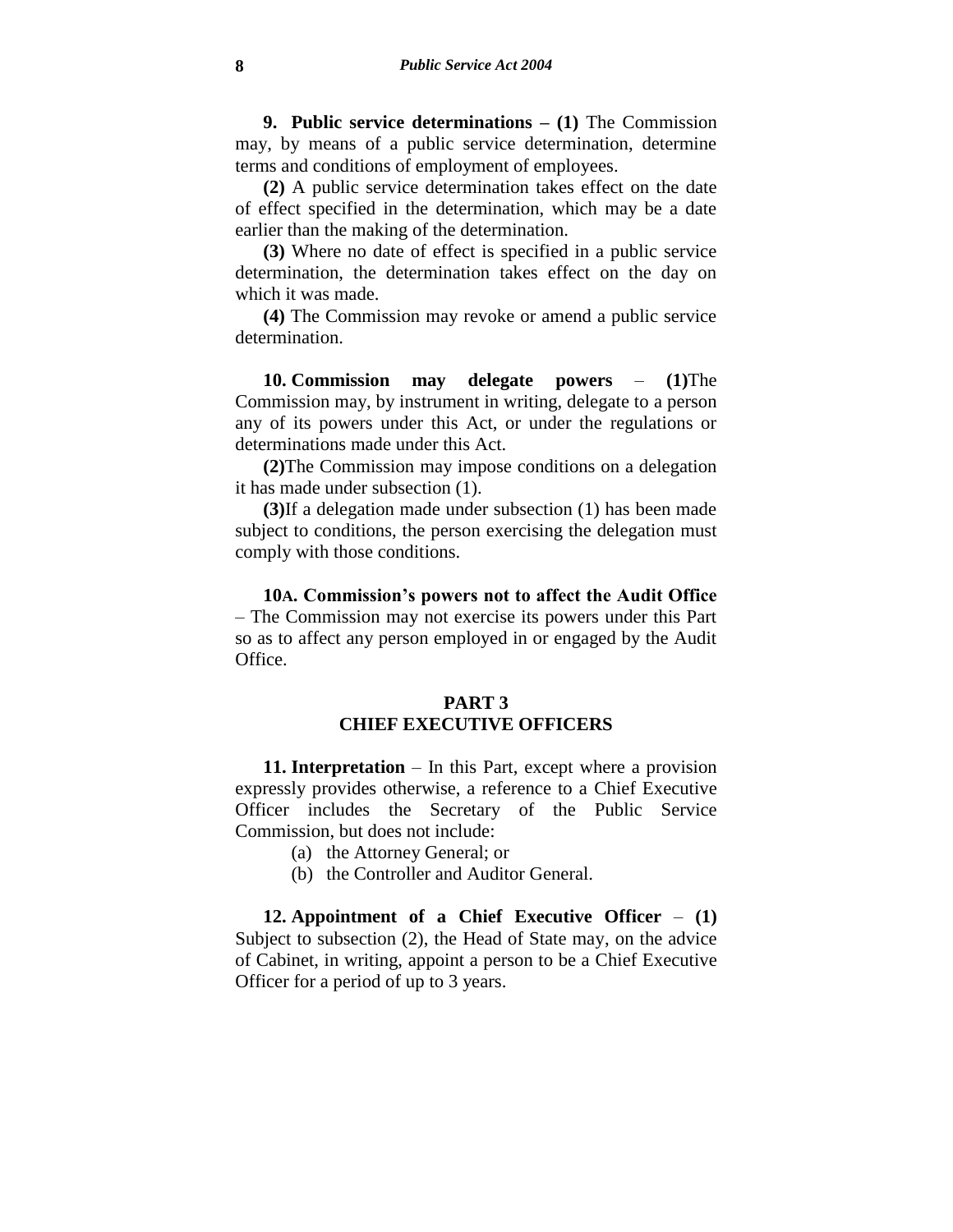**(2)** Cabinet shall before advising the Head of State of an appointment to be made under subsection (1) consult the Commission concerning the appointment.

**(3)** The salary and allowances of a Chief Executive Officer are to be determined in writing by Cabinet, having regard to the advice of the Remuneration Tribunal.

**(4)** The remaining terms and conditions of appointment of a Chief Executive Officer are to be set out in a contract made between the Commission and the Chief Executive Officer.

**(5)** Subject to this Act, the contract has effect according to its terms.

**(6)** The regulations may prescribe some or all of the terms of the contract.

**13. Termination of appointment of a Chief Executive Officer** – The Head of State, acting on the advice of Cabinet after Cabinet has consulted the Commission may, subject to any procedural requirements set out in the contract between the Chief Executive Officer and the Commission, in writing, terminate the appointment of a Chief Executive Officer on the ground of:

- (a) misbehaviour; or
- (b) poor performance; or
- (c) redundancy; or
- (d) physical or mental incapacity.

**14. Commission taken to be decision-maker in relation to certain Chief Executive Officers** – In any proceedings calling into question the Head of State's exercise of or failure to exercise powers under section 12 or 13, the Commission is taken to have exercised or failed to exercise those powers, as the case may be.

**15. General responsibilities of a Chief Executive Officer** – **(1)** A Chief Executive Officer is responsible, under the responsible Minister, for the effective and efficient management of their respective Ministry.

**(2)** As soon as practicable but not later than 3months after the end of each financial year, a Chief Executive Officer must provide a report to the responsible Minister on the operations of the Chief Executive Officer's Ministry for that year.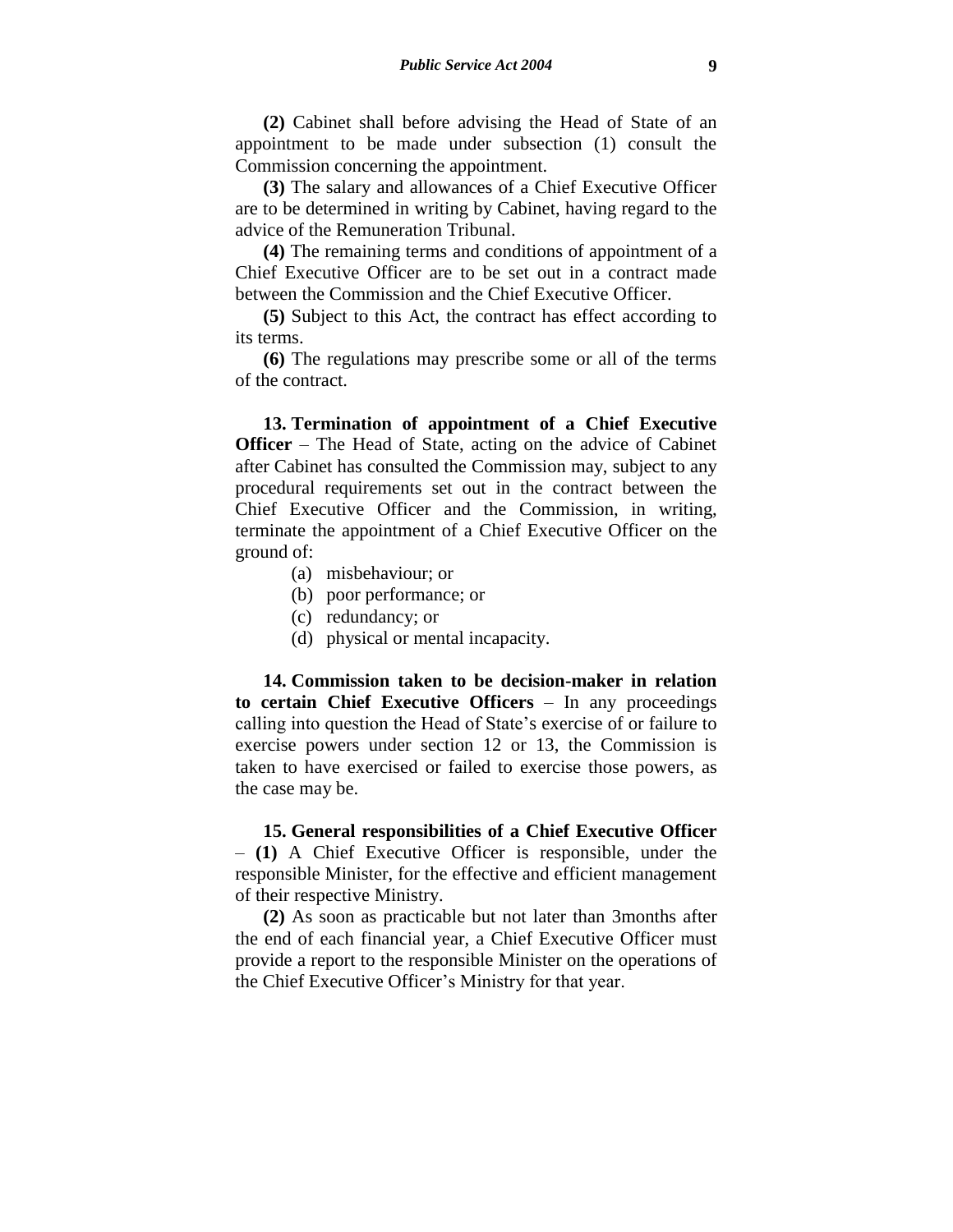**(3)** The Chief Executive Officer must provide a copy of the report to the Commission at the same time as they provide the report to the responsible Minister.

**(4)** As soon as practicable but not later than 3months after the end of each financial year, a Chief Executive Officer must provide a report to the Commission on human resource management in their Ministry.

**16. Chief Executive Officer may delegate powers** – **(1)**A Chief Executive Officer may, by instrument in writing, delegate to an employee any of the Chief Executive Officer's powers under this Act, or under the regulations or determinations made under this Act.

**(2)**A Chief Executive Officer may impose conditions on a delegation they have made under subsection (1).

**(3)**If a delegation made under subsection (1) has been made subject to conditions, the employee exercising the delegation must comply with those conditions.

## **PART 4**

## **VALUES, PRINCIPLES AND CODE OF CONDUCT**

**17. Values of the Public Service** – **(1)** Subject to the Constitution and the rule of law, the Commission, a Chief Executive Officer and an employee must uphold the following values in their work:

- (a) honesty– acting honestly, being truthful and abiding by the laws of Samoa; and
- (b) impartiality providing impartial advice, acting without fear or favour, and making decisions on their merits; and
- (c) service serving the people well, through faithful service to the Government; and
- (d) respect treating the people, the Government and colleagues with courtesy and respect; and
- (e) transparency taking actions and making decisions in an open way; and
- (f) accountability being able to explain the reason for actions taken, and taking responsibility for those actions; and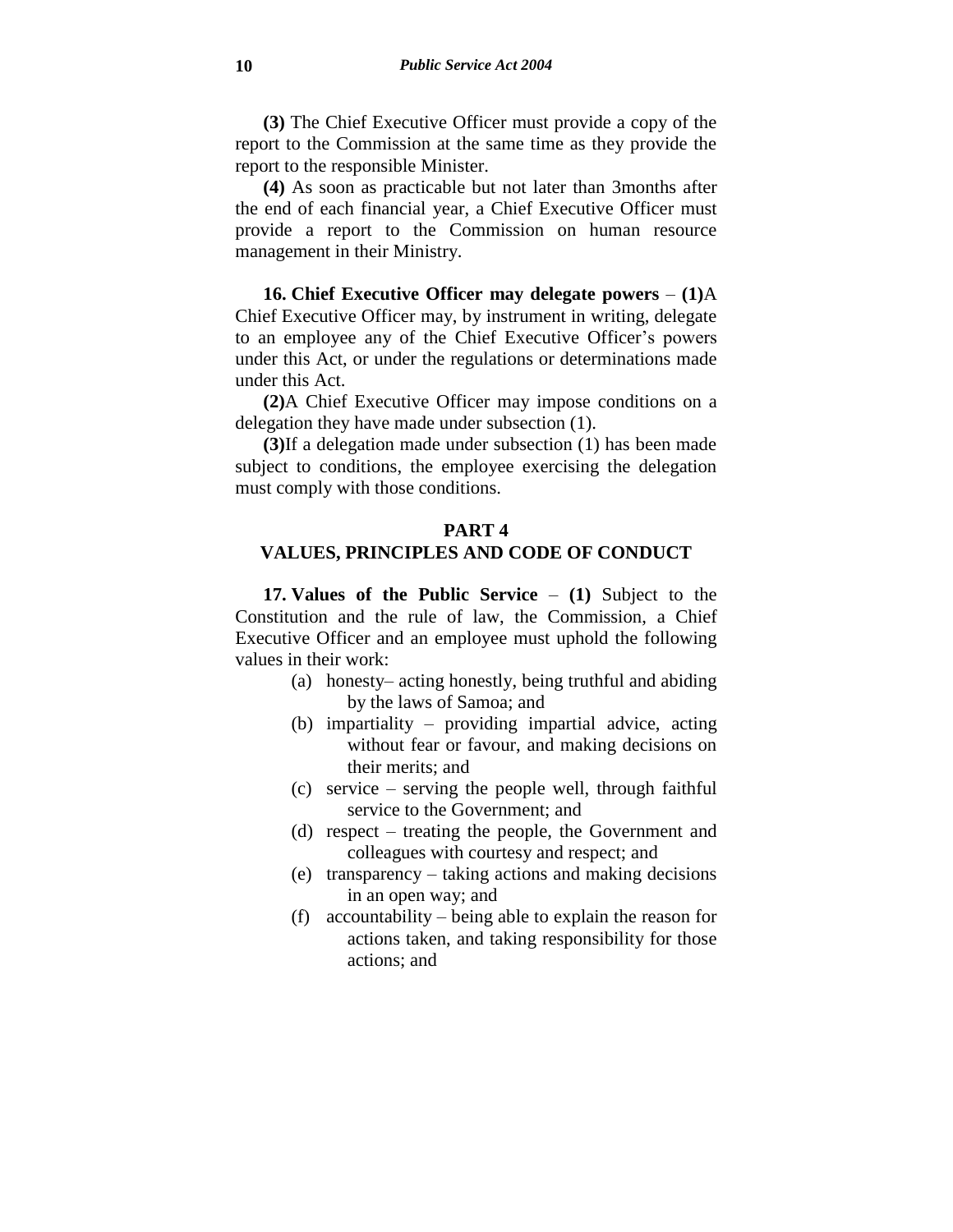(g) efficiency and effectiveness – achieving good results for Samoa in an economical way.

**18. Principles of employment** – **(1)** A member of the Commission and a Chief Executive Officer shall act as a good employer in the performance of their functions under this Act.

**(2)** As a good employer, the Commission and a Chief Executive Officer shall, subject to the Constitution and the rule of law, carry out employer functions under this Act according to the following principles:

- (a) appointments and promotions must be made on the basis of merit; and
- (b) decisions on employment matters must be made fairly and properly; and
- (c) employees must have access to a simple and fair grievance system; and
- (d) employees must have reasonable access to training and development opportunities; and
- (e) employees must receive reasonable remuneration and reasonable terms and conditions of employment; and
- (f) eligible persons must have a reasonable opportunity to apply for employment in the public service; and
- (g) there must be equal employment opportunity in the public service; and
- (h) employees must be provided with a safe environment to work in; and
- (*i*) there must be only as many employees working in the public service as are necessary for the public service to function efficiently and effectively.

**19. Code of Conduct** – An employee and a Chief Executive Officer shall:

- (a) be honest and impartial; and
- (b) work carefully and diligently; and
- (c) treat everyone with respect and courtesy and without coercion or harassment; and
- (d) comply with all laws that apply to them; and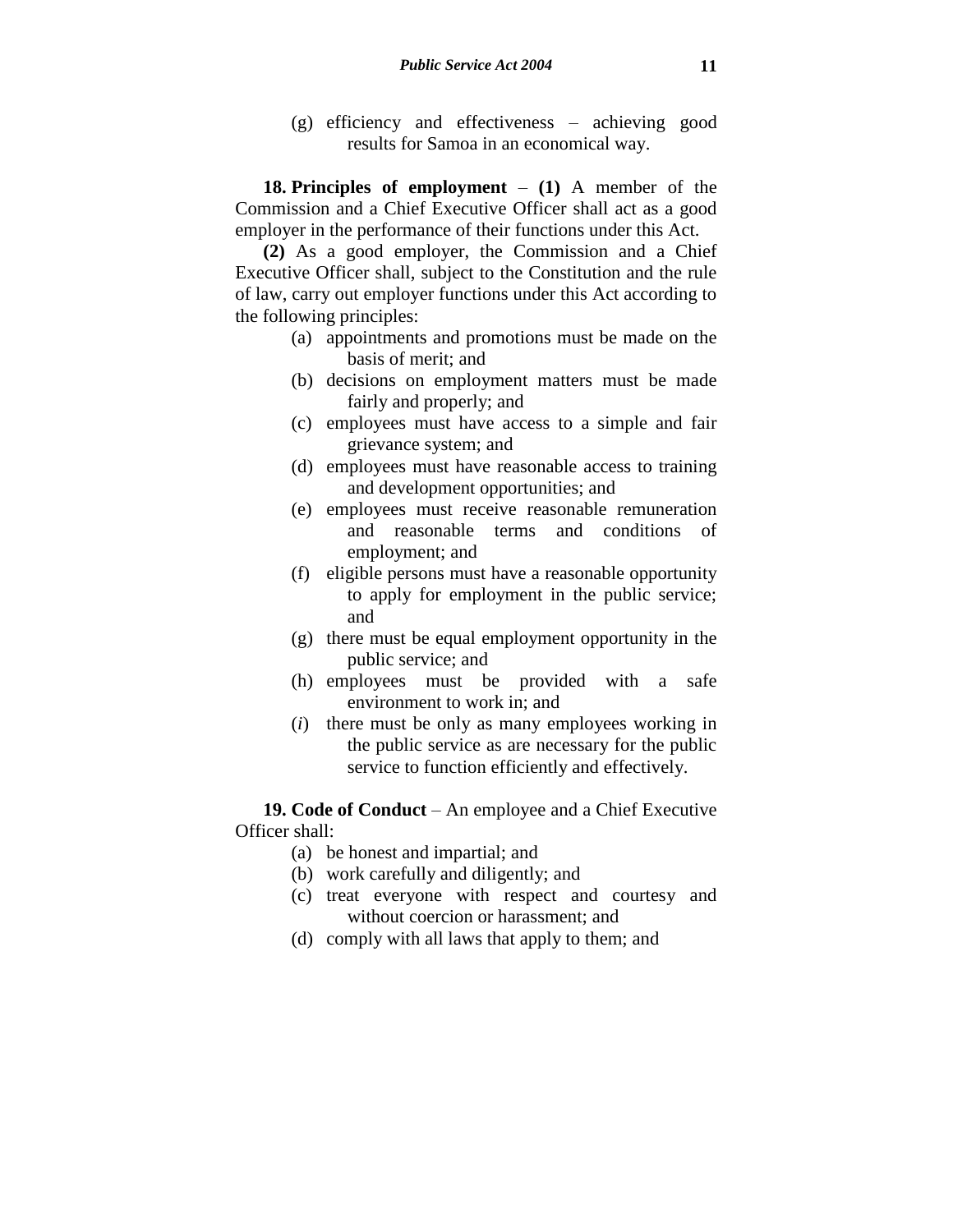- (e) comply with all lawful and reasonable directions given to them by persons who have authority to give those directions; and
- (f) disclose, and take all reasonable steps to avoid, any real or apparent conflicts of interest in relation to their employment; and
- (g) use Government resources properly; and
- (h) use official information only for official purposes; and
- (i) act with integrity and not misuse their status or authority to seek or obtain a benefit for themselves or any other person or body; and
- (j) uphold the values of the public service set out in section 17; and
- (k) comply with any other conduct requirements set out in the regulations; and
- (l) uphold the good reputation of the public service.

# **PART 5 THE PUBLIC SERVICE**

## **Division 1 – Employment in the public service**

- **20. The public service**–The public service is constituted by:
	- (a) Chief Executive Officers (other than the Attorney-General and the Controller and Auditor General); and
	- (b) contract employees; and
	- (c) officers; and
	- (d) temporary employees.

**21. Employment only under Public Service Act** – Employees employed to perform duties in Ministries must be employed under the authority of this Act and not otherwise.

## **Division 2 – Establishment, classifications and salaries**

**22. Approved staffing structure** – **(1)**The Commission must, after consulting with the Chief Executive Officer of the Ministry of Finance and with the Chief Executive Officer of each Ministry, determine an approved staffing structure for each Ministry.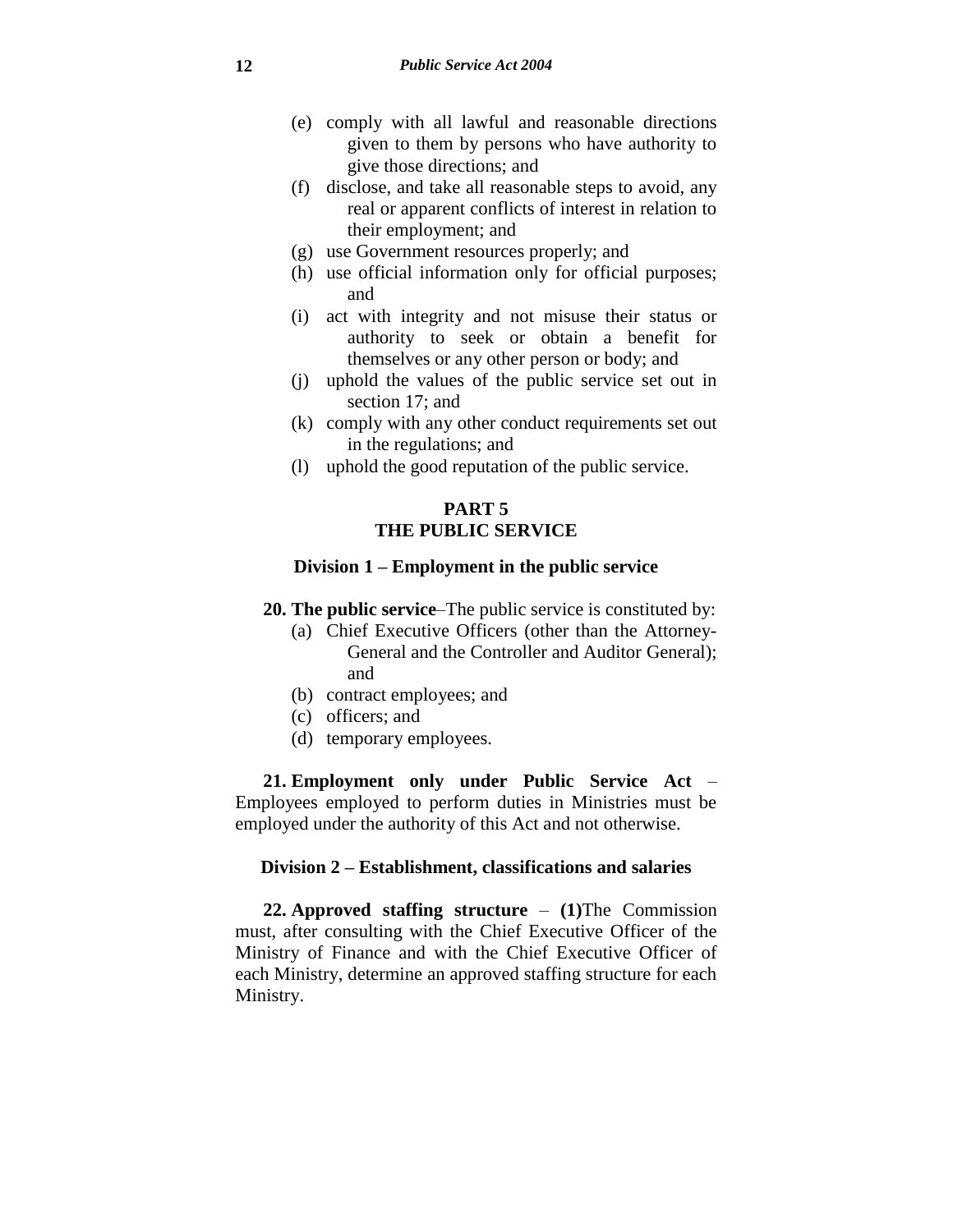- **(2)** The approved staffing structure must specify:
	- (a) the total number of positions; or
	- (b) the number of positions of each classification and grading, –

in which contract employees, officers and temporary employees may be employed to carry out the functions of the Ministry.

**(3)**A Chief Executive Officer must not employ a greater number of employees than is provided for in the approved staffing structure.

**23. Salaries and allowances** – **(1)** Employees are to be paid salaries and allowances at the rates determined by the Commission.

**(2)**The salaries and allowances of employees are to be paid out of the Treasury Fund or another Fund provided by law and are to be a first charge on the Fund from which they are paid.

**24. Classes, grading and salary scales** – **(1)**The Commission must, by means of a public service determination:

- (a) determine occupational classes for the employment of employees in the public service; and
- (b) divide each occupational class into grades on the basis of the job classification system determined by the Commission; and
- (c) determine the minimum salary, the maximum salary and the annual incremental steps to apply to each grade.

**(2)** The Commission may, by means of a public service determination, determine minimum educational or other qualifications that are required for employment in a particular occupational class.

**25. Review of classification and grading determination** – **(1)** If an officer in a Ministry is affected by a determination made by the Commission for the purposes of section 24, the Chief Executive Officer of that Ministry may, within the period of 2months from the making of the determination, apply to the Commission for a review of the determination.

**(2)** An officer may apply to the Commission for a review of the grading of the position the officer occupies, provided the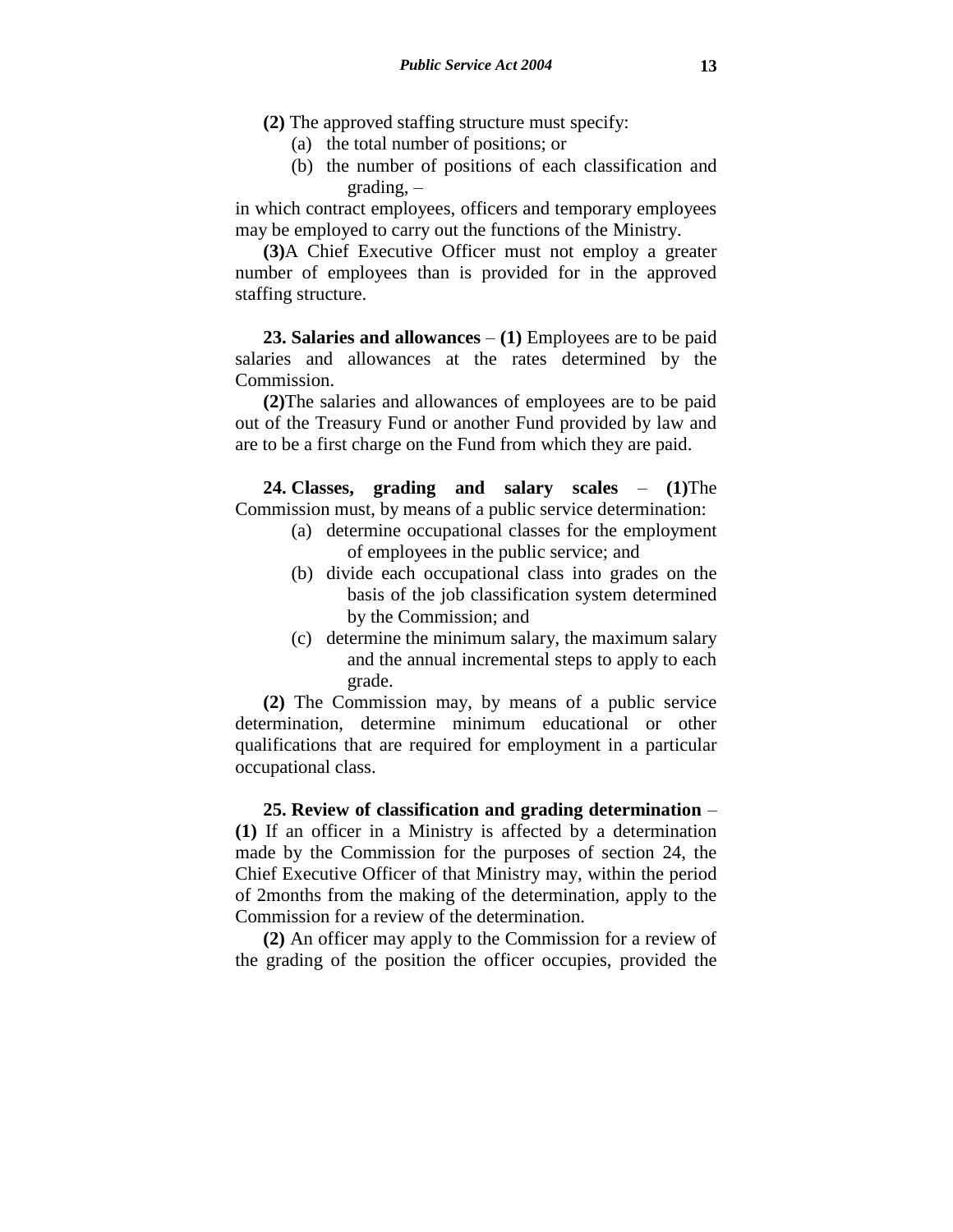officer has made no application for review of the grading of that position in the preceding year.

**(3)**When the Commission receives an application for review under subsection (1), it must:

- (a) consult with the relevant Chief Executive Officer before carrying out the review; and
- (b) conduct the review; and
- (c) advise the Chief Executive Officer in writing of its decision.

**(4)**When the Commission receives an application for review under subsection (2), it must:

- (a) consult with the officer and the relevant Chief Executive Officer; and
- (b) conduct the review; and
- (c) advise the officer and Chief Executive Officer in writing of its decision.

**26. Change of grading of position** – **(1)** The Commission may change the grading of a position.

**(2)**Where the Commission changes the grading of a position which is held by an officer, the position shall become vacant if the Commission so determines.

**(3)**Despite subsection (2), the officer shall continue to have the grading they held before the re-grading of the position.

**(4)**Where a position becomes vacant under subsection (2) the Chief Executive Officer:

- (a) must take all reasonable steps to transfer the officer to a position within the Ministry; or
- (b) if the Chief Executive Officer is unable to transfer the officer to a position within the Ministry within a reasonable period, the Chief Executive Officer must advise the Commission that the officer is surplus to the requirements of the Ministry.

**27. Salary on commencement** – **(1)** When a Chief Executive Officer appoints or promotes a person to a position, the Chief Executive Officer must assign to that person the occupational class and the grading of that position.

**(2)** Where a Chief Executive Officer engages a person as a temporary employee the Chief Executive Officer must assign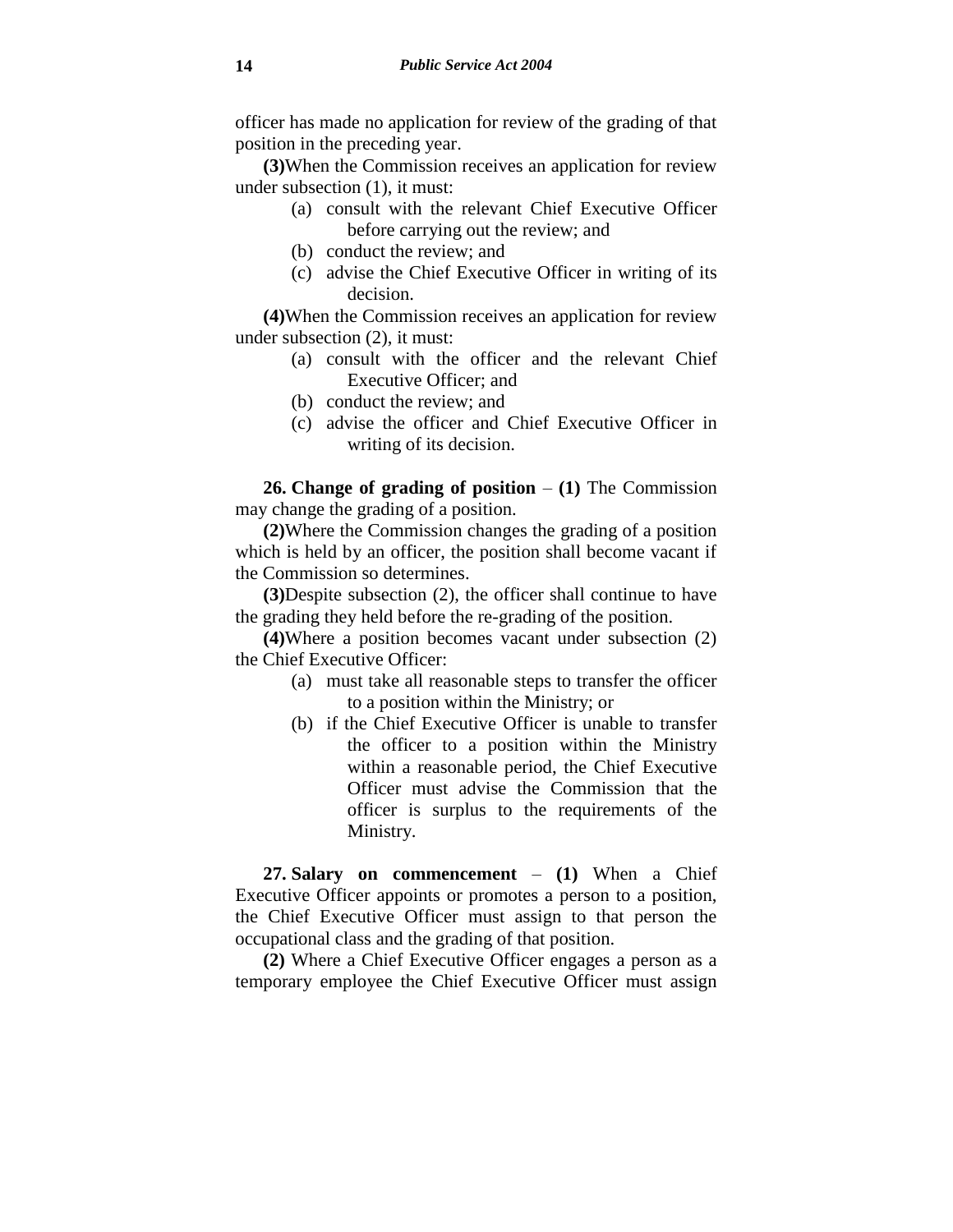the temporary employee an occupational class and grading within that class.

**(3)** Subject to this Act, an employee is entitled to be paid salary and allowances according to the grading assigned to them.

**(4)** Subject to subsection (5) and unless the Commission determines otherwise, an officer's salary on appointment or on promotion is the minimum salary applicable to the grading assigned to the officer.

**(5)** Subject to this Act, when an officer is promoted or transferred, the officer is entitled to a salary not less than the salary the officer was entitled to in the substantive position held at the time of the promotion or transfer.

**28. Salary increments** – If the relevant Chief Executive Officer is satisfied that an employee has met the requirements set out for the purpose in the regulations, the employee is entitled to an annual increment of salary within the scale of salaries applicable to the employee's position.

## **Division 3 – Contract employees**

**29. Contract positions** – **(1)**The Commission may, after consulting with the relevant Chief Executive Officer:

- (a) determine that an existing position in a Ministry is to be a contract position; or
- (b) establish a new contract position in a Ministry.

**(2)**Where a contract position is vacant, the Commission may fill the position according to the process set out in section 31.

**30. Contract position held by an officer** – **(1)**When an existing position in a Ministry is determined to be a contract position and that position is held by an officer, the following provisions apply.

**(2)** The Commission must give the officer notice in writing of the Commission's determination.

**(3)** The notice must state that the change in status of the position will take effect 4weeks after the date of the notice.

**(4)** The officer is taken to have retired from his or her employment 4weeks after the date of the notice, and the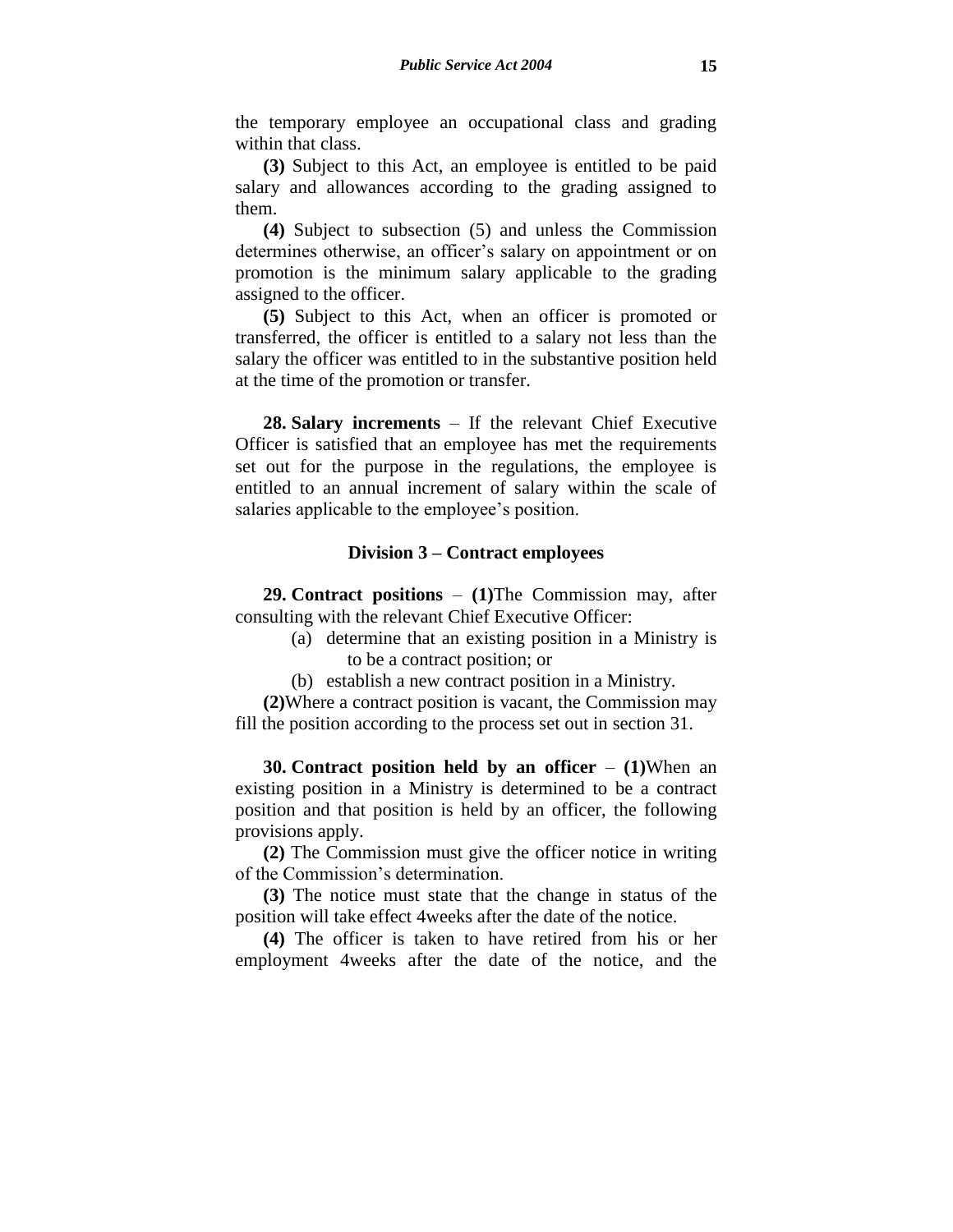Commission must pay the officer the entitlements that would be due to the officer because of the retirement.

**(5)** The Commission must offer the officer a contract of employment as a contract employee in the position not less than 2weeks after the date of the notice.

**(6)** When the officer signs the contract of employment before the end of the 4-week period from the date of the notice, the officer becomes a contract employee with effect from the date of retirement.

**(7)** If the officer does not sign the contract before the end of the 4-week period from the date of the notice, the offer lapses at the end of the 4-week period.

**31. Employment of contract employees** – **(1)** The Commission may, after consulting with the relevant Chief Executive Officer, offer a person a contract of employment in a contract position in a Ministry.

**(2)**If the Commission wishes to employ a person in a contract position, it must:

- (a) advertise the position in the Circular; and
- (b) offer a contract of employment in the position to the person who, in the opinion of the Commission, has the most merit of all the applicants for the position.

**(3)**The contract of employment of every contract employee must be in writing and must be signed by the Commission on behalf of the Government and by the contract employee.

**(4)**Subject to this Act, the contract of employment of a contract employee has effect according to its terms.

**(5)**The Code of Conduct applies to a contract employee.

**(6)**A contract employee has no right to lodge an appeal to the Board of Appeal under section 49.

**(7)** A contract employee has no right to lodge a grievance under section 55.

**31A. Appointment of Assistant Chief Executive Officers – (1)** Subject to subsection (2), the Head of State may, acting on the advice of Cabinet, appoint a person as an Assistant Chief Executive Officer of a Ministry, as a contract employee.

**(2)** Subject to section 30, the Commission must, in consultation with the relevant Chief Executive Officer: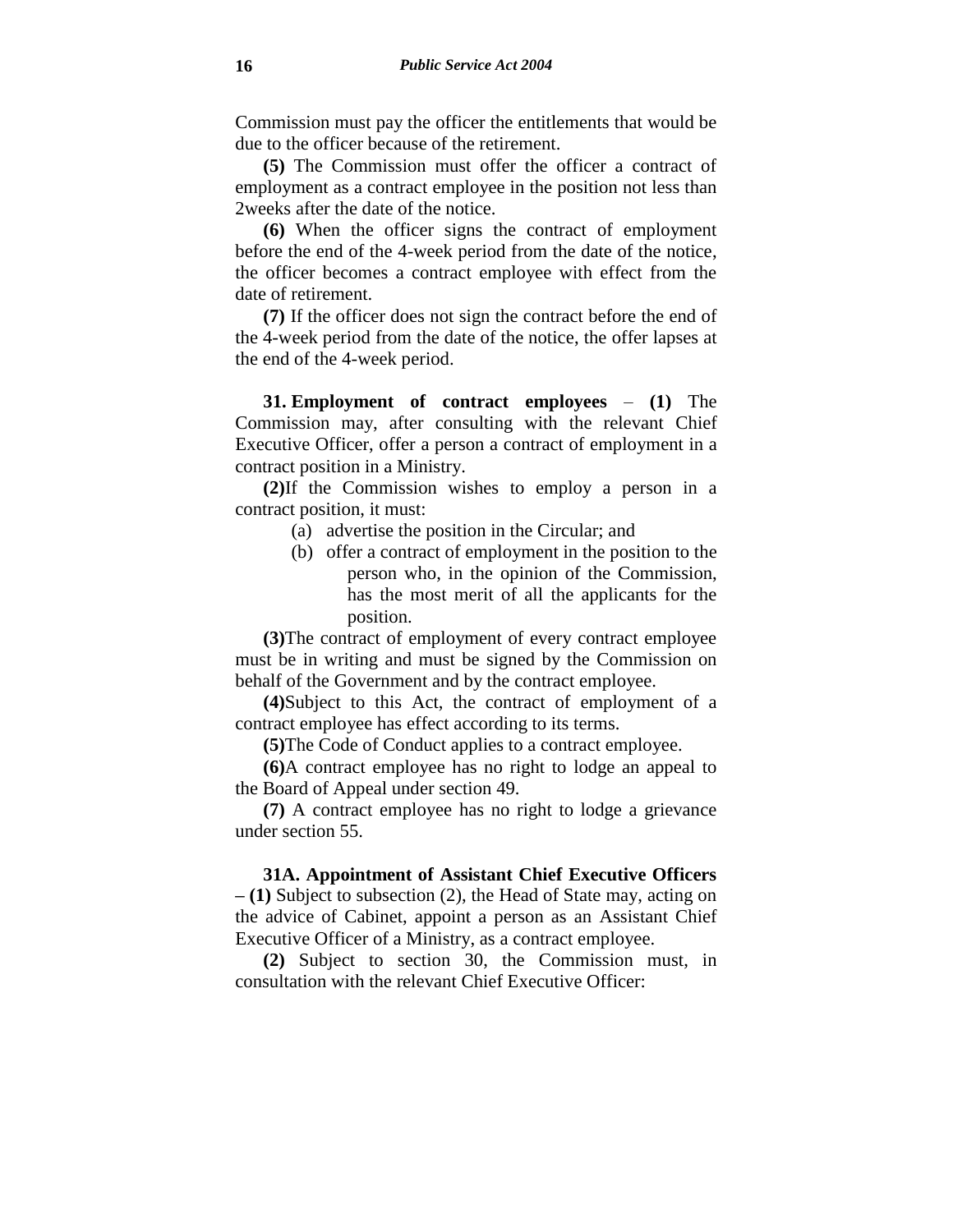- (a) advertise the position in the circular; and
- (b) carry out the selection process; and
- (c) advice Cabinet, on the person who, in the opinion of the Commission has the most merit of all applicants for the position.

**(3)** Except for section 31(1) and (2), other provisions of this Act relating to contract employees apply to an Assistant Chief Executive Officer position.

**32. Suspected breach of Code of Conduct or commission of an offence by contract employees** – **(1)** If the relevant Chief Executive Officer:

- (a) becomes aware that a contract employee has been charged with having committed an offence (other than an offence under the Road Traffic Ordinance 1960 which is not punishable by imprisonment); or
- (b) suspects that a contract employee may have breached the Code of Conduct, –

The Chief Executive Officer must provide a report on the matter to the Commission.

**(2)** Sections 45, 46 and 47 and the associated regulations apply to a contract employee subject to the Commission performing the functions of the relevant Chief Executive Officer under the applied sections and regulations.

**33. Managing the work performance of contract employees** – **(1)** If the relevant Chief Executive Officer considers that a contract employee is not performing their duties at the standard expected of a contract employee of that classification, the Chief Executive Officer must provide a report on the matter to the Commission.

**(2)** Section 48 applies in relation to the work performance of a contract employee, subject to the modification that the Commission is to perform the functions of the relevant Chief Executive Officer under that section.

# **Division 4–Appointment, transfer and promotion of officers**

**34. Advertising vacancies** – **(1)** Subject to this section, a Chief Executive Officer may advertise: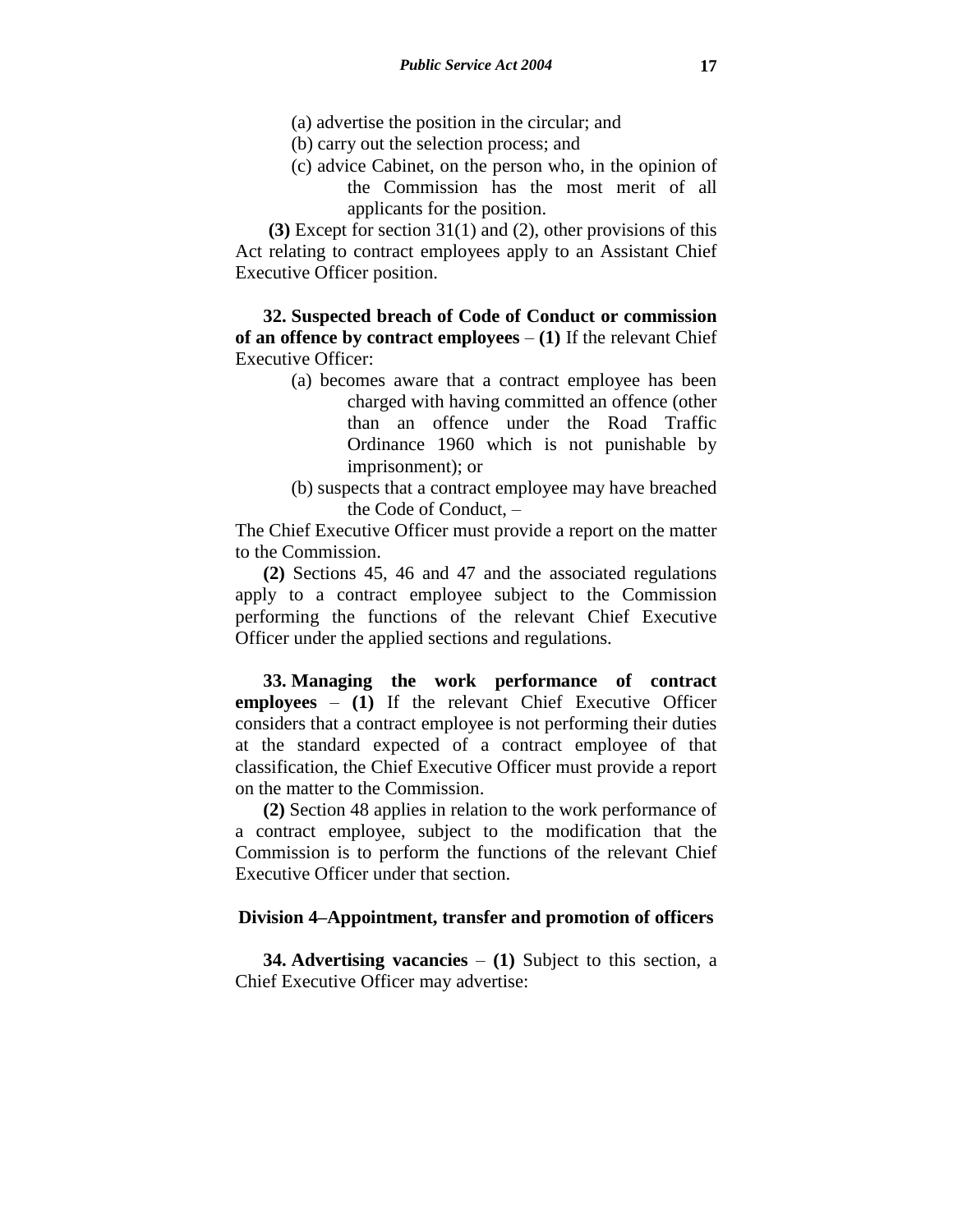- (a) in the Circular; or
- (b) in the Circular and in other media, –

a vacancy in a position in the approved structure of the Chief Executive Officer's Ministry.

**(2)**A Chief Executive Officer must not advertise a vacancy in a position unless the Commission has advised the Chief Executive Officer that it has reviewed and approved the classification and grading of the position.

**(3)**A Chief Executive Officer must not advertise a vacancy in a position unless the Chief Executive Officer is satisfied that:

- (a) there is a need for the duties of the position to be performed; and
- (b) there are funds available to pay for the employment of a person in the position.

**35. Chief Executive Officer's power of appointment, promotion and transfer** – **(1)** A Chief Executive Officer may, in writing:

- (a) appoint a person; or
- (b) promote an officer, –

to an advertised position in the Chief Executive Officer's Ministry where the Chief Executive Officer is satisfied that the person or the officer has the most merit of all the applicants who have applied for appointment or promotion to the position, as the case may require.

- **(2)** A Chief Executive Officer must not:
	- (a) appoint a person to a position; or
	- (b) promote an officer to a position,–

unless that position has been advertised in the Circular.

**(3)** A Chief Executive Officer may at any time, in writing, transfer an officer employed in the Chief Executive Officer's Ministry to a vacant position in that Ministry, whether or not the position has been advertised in the Circular and whether or not there has been a merit selection.

**(4)** The relevant Chief Executive Officer may, after consulting with the officer and with the approval of the Commission, in writing, transfer an officer from 1island of Samoa to another if the Chief Executive Officer considers it is necessary in the interests of the Chief Executive Officer's Ministry.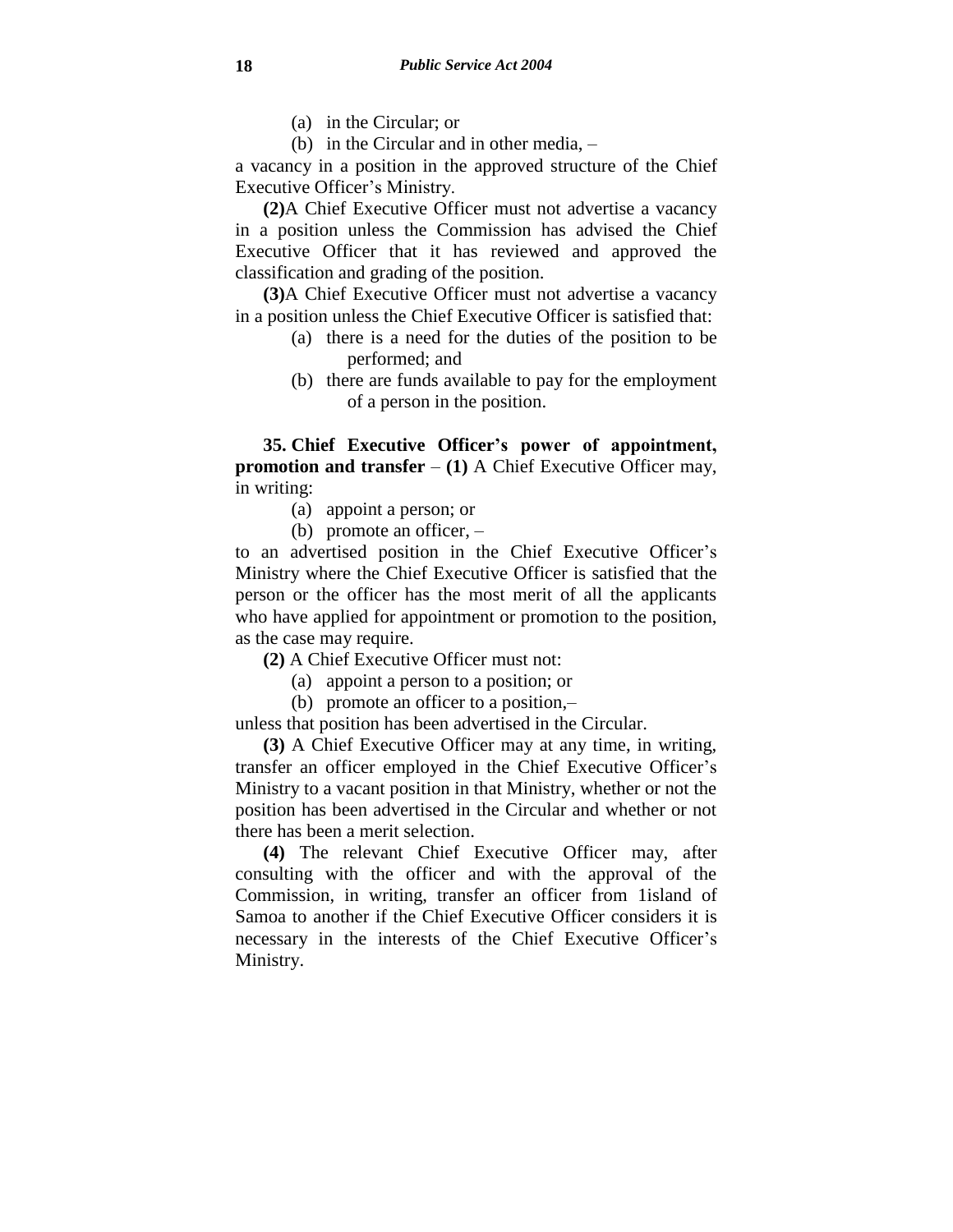**(5)** A transfer under subsection (4) does not require the approval of the Commission where the officer transferred requested the Chief Executive Officer in writing to make the transfer.

**35A. Commission's power of appointment – (1)** Despite section 35, the Commission may in any case fill a vacancy without having to advertise the position where the Commission is of the opinion that the vacancy should be filled.

**(2)** An appointment under subsection (1) is subject to terms and conditions set out in the regulations or in public service determinations made under section 9.

**36. Assessment of merit** – For the purposes of this Act, the merit of a person in relation to a position must be assessed on the basis of:

(a) the skills and abilities; and

(b) educational qualifications; and

- (c) experience and past work performance; and
- (d) personal attributes, –

of that person that are relevant to the selection criteria for the position.

**37. Commission may transfer officers between Ministries** – The Commission may, with the approval of the Chief Executive Officer of the losing Ministry and the Chief Executive Officer of the gaining Ministry, in writing, transfer an officer from 1 Ministry to another.

**38. Commission may move employees between Ministries where functions are moved** – Where the Prime Minister has decided that a function that has been performed by 1 Ministry is to be performed by a different Ministry, the Commission may, without anyone's approval, in writing:

(a) move a contract employee;

- (b) transfer an officer; or
- (c) move a temporary employee, –

from 1 Ministry to another to give effect to that decision.

**39. Minimum and maximum age for appointment** – A Chief Executive Officer must not appoint a person as an officer: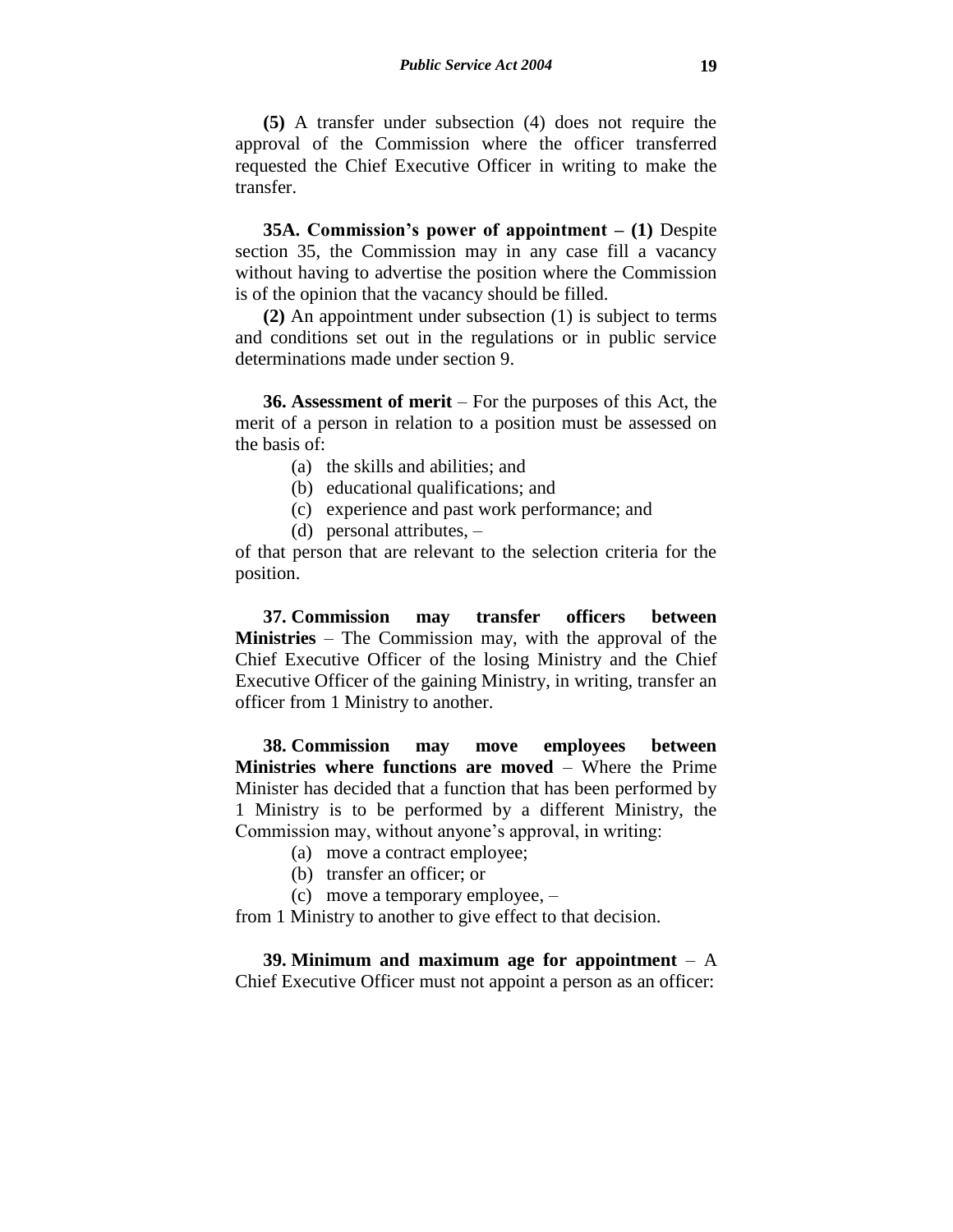- (a) if the person has not yet reached the age of 16 years; or
- (b) if the person has already reached the age of 55 years.

**40. Officers are appointed on probation** – **(1)**A person who is appointed as an officer is on probation for an initial period of 6months.

**(2)** The relevant Chief Executive Officer may, in writing, at any time during the initial period of probation, extend the probation by a period of up to 3months.

**(3)** The relevant Chief Executive Officer may, in writing, at any time, confirm or terminate the appointment of a probationer.

**(4)** Subject to subsection (5), if a probationer's appointment has not been confirmed before the end of their period of probation (including any extension of that period) the probationer's appointment is deemed to have been confirmed at that time.

**(5)** The confirmation of the appointment of a probationer who has been charged with or convicted of an offence requires the approval in writing of the Commission.

# **Division 5 – Temporary employees**

**41. Temporary employees** – The regulations may establish different categories of temporary employees and set out the relevant body responsible for the appointment and termination of employment of the different categories of temporary employees.

**42. Employment conditions of temporary employees** – **(1)** The Commission must determine the terms and conditions of employment of temporary employees.

**(2)**No action lies in any Court in relation to the termination of employment of a temporary employee.

**(3)**Despite any other law, no Court shall have jurisdiction to hear and determine any matter which arises from or concerns this section save for any matter concerning Part II(*Fundamental Rights*) of the Constitution.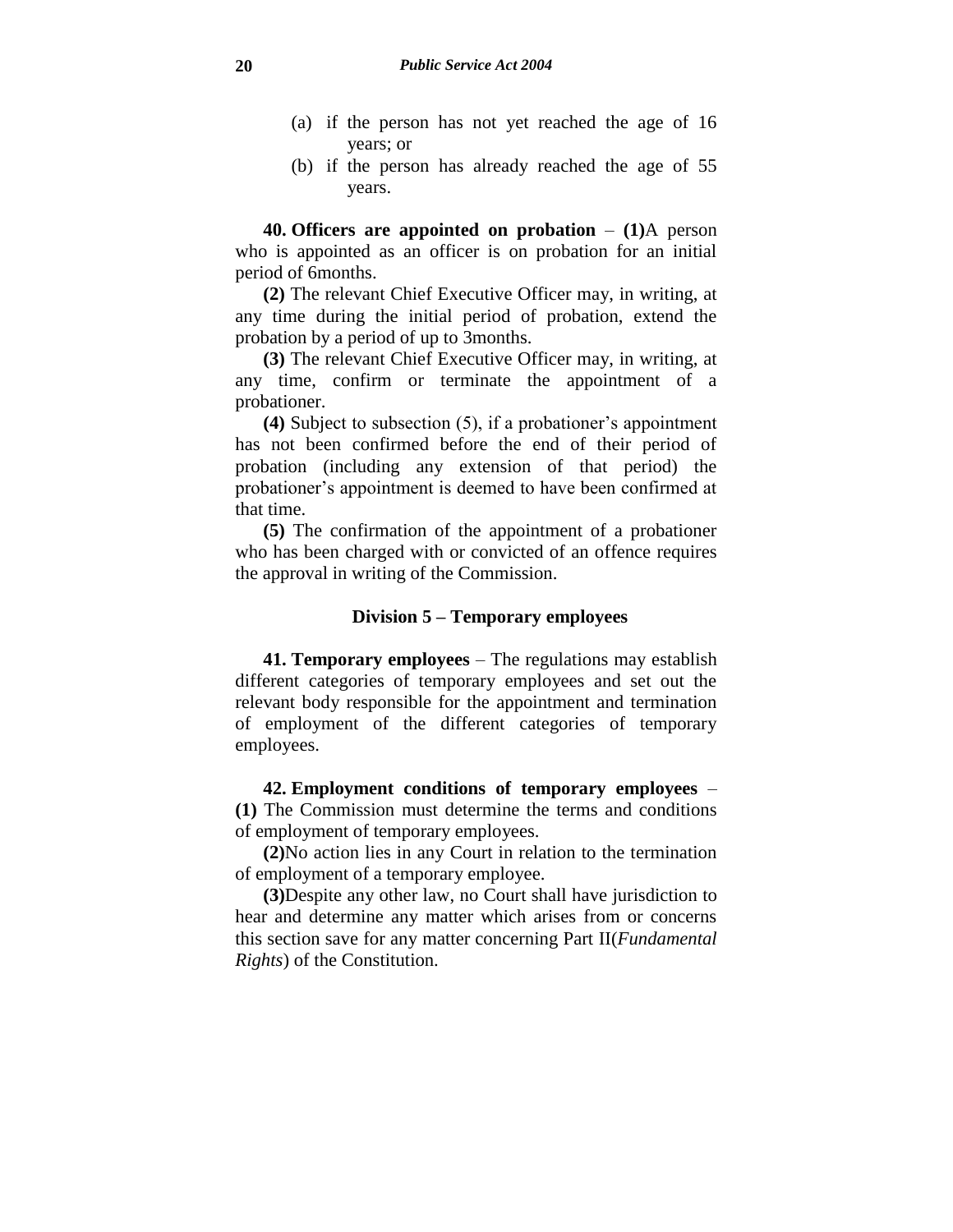## **Division 6 – Upholding the values and the Code of Conduct**

**43. Conviction for offence** – **(1)** Where an employee is charged with having committed an offence (other than an offence under the Road Traffic Ordinance 1960 which is not punishable by imprisonment), the relevant Chief Executive Officer may:

- (a) temporarily assign the employee to other duties within the Ministry; or
- (b) suspend the employee from duty.

**(2)** Suspension under this section is without pay unless the Commission directs otherwise.

**(3)**If the employee is convicted of the offence, the relevant Chief Executive Officer may, after giving the employee an opportunity to be heard on the matter, impose on the employee any of the penalties set out in section 45.

**(4)** If the employee is acquitted of the charge the employee shall be reinstated without loss of any benefit or status and paid the salary they lost as a result of any suspension from duty.

**44. Breach of the Code of Conduct** – **(1)** If a Chief Executive Officer suspects that an officer may have breached the Code of Conduct, the Chief Executive Officer or the Chief Executive Officer's delegate must carry out a preliminary investigation of the matter, and:

- (a) charge the officer in writing with a breach of the Code of Conduct; or
- (b) give the officer a warning; or
- (c) take no further action.

**(2)** When an officer has been charged with a breach of the Code of Conduct, the relevant Chief Executive Officer must appoint an officer or a contract employee from a Ministry other than the Ministry in which the charged officer works, to carry out a complete investigation of the charge and to make recommendations to the Chief Executive Officer.

**(3)** A person must not be appointed for the purpose of subsection (2) unless the Commission has certified that the person is qualified to carry out an inquiry and appears to be impartial.

**(4)** A person appointed for the purposes of subsection (2) may do any or all of the following: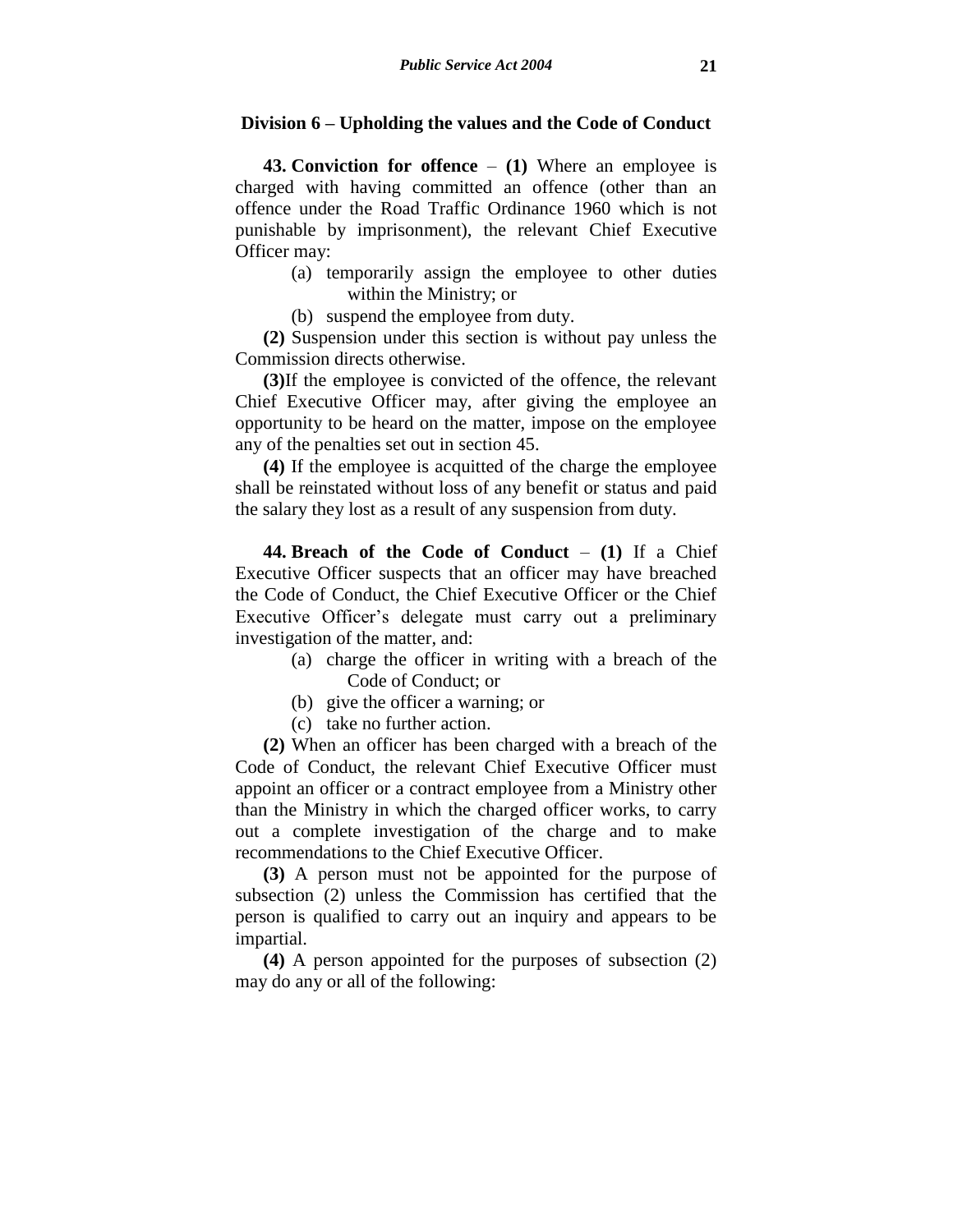- (a) amend a charge;
- (b) withdraw a charge;
- (c) lay an additional charge, –

and must without delay, inform the officer of an amendment, withdrawal or additional charge.

**(5)** The procedure for investigating and determining a charge against an officer is specified in the regulations, but as a minimum, the procedure must provide that:

- (a) the officer must be informed of the charge against the officer and any evidence in support of the charge; and
- (b) the officer has a right to respond, either in writing or orally, to—
	- (i) confirm or to contradict the charge and any evidence in support of the charge; and

(ii) make a submission on a penalty to be imposed on the officer if the Chief Executive Officer is satisfied that the charge is true.

- **(6)** Despite the other provisions of this Act, if:
	- (a) in the reasonable opinion of the Commission a Chief Executive Office is unwilling or unable to exercise any of the functions or powers given to a Chief Executive Officer under this section and sections 43, 45, 46, 47 and 48; and
	- (b) the Commission is, after consulting with the relevant Chief Executive Officer, of the opinion that the Chief Executive Officer's unwillingness or inability under paragraph (a) will or is likely to adversely affect the performance or reputation of any Ministry or other part of the Government, –

the Commission may exercise any of the Chief Executive Officer's functions and powers under this section and sections 43, 45, 46, 47 and 48.

**(7)** If the Commission acts under subsection (6), the Commission is taken for all purposes to be the Chief Executive Officer and this section and sections 43, 45, 46, 47 and 48 apply, with such adaptations and alterations as required, to enable the Commission to exercise the Chief Executive Officer's functions and powers under this section and sections 43, 45, 46, 47 and 48.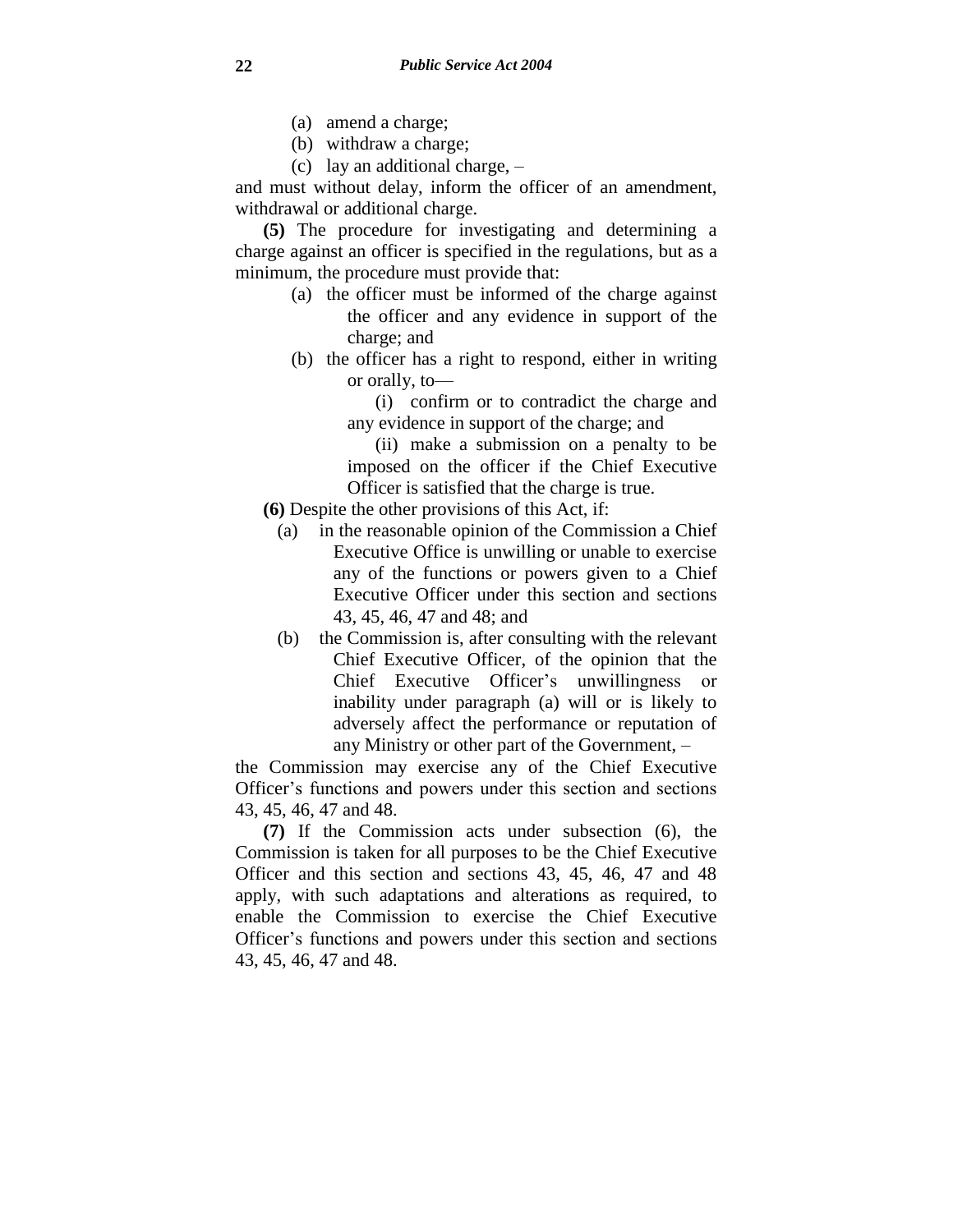**44A. Investigation not required** – Despite section 44, if a Chief Executive Officer:

- (a) is of the opinion that an officer has breached the Code of Conduct; and
- (b) the officer has admitted to the Chief Executive Officer to that breach,–

The Chief Executive Officer may, without any further investigation, impose any of the penalties under section 45.

# **45. Penalties** –If:

- (a) an officer admits the truth of a charge; or
- (b) the relevant Chief Executive Officer, after considering the report of the person who carried out the inquiry and any submissions made by the officer, is satisfied that the charge is true, –

the relevant Chief Executive Officer may, after taking into account the service record of the officer, impose on the officer 1or more of the following penalties—

- (i) caution and reprimand the officer;
- (ii) order that a sum not exceeding \$1000 be deducted by way of penalty from the salary of the officer and paid into the Treasury Fund;
- (iii) transfer the officer to other duties;
- (iv) reduce the classification or the grading of the officer;
- (v) reduce the rate of salary of the officer (with or without reduction in grading);
- (vi) terminate the employment of the officer.

# **46. Recovery of loss** – **(1)**If:

- (a) a charge under section 44 is established against an officer; and
- (b) the Commission is satisfied that the breach of the Code of Conduct resulted in assessable loss to Government, –

the Commission may direct that any amount up to the full extent of the loss be recovered from the officer by deduction from the officer's salary or entitlements.

**(2)** Part XV of the Public Finance Management Act 2001 applies in addition to any matter provided for under this Act.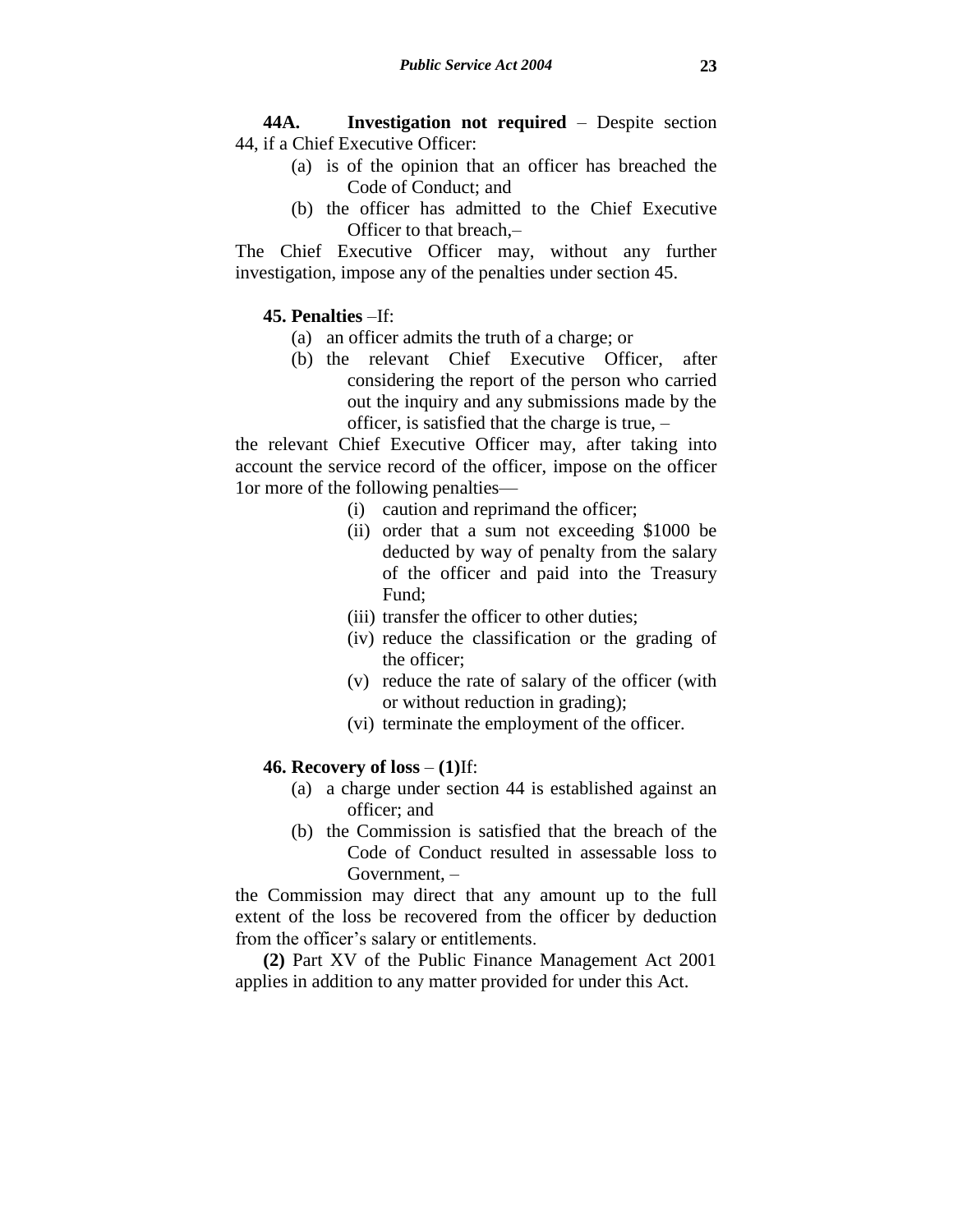- **47. Suspension and temporary transfer (1)**When:
	- (a)a person has been appointed under subsection 44(2) to consider whether a charge should be made against an officer; or
	- (b)a charge has been made against an officer under that subsection, –

The Chief Executive Officer may, after giving the officer an opportunity to be heard on the matter—

- (i) suspend the officer from duty; or
- (ii) temporarily assign the officer to other duties in the Ministry, –

pending the determination of the charge.

**(2)** Suspension under this section is with pay.

**(3)** If an officer is not charged under subsection 44(1) within 21 days of the imposition of a suspension under this section, the Chief Executive Officer must revoke the suspension.

**48. Dealing with poor work performance** – **(1)** If a Chief Executive Officer considers that an officer is not performing to the standard expected of an officer of that classification, the Chief Executive Officer must give the officer a written warning setting out:

- (a) the standard of performance expected of the officer;
- (b) the areas in which the Chief Executive Officer considers the officer's performance falls short of that standard; and
- (c) the steps the officer might take to improve their work performance.
- **(2)** If :
	- (a) four weeks or more have passed since the officer was given a warning under subsection (1); and
	- (b) the Chief Executive Officer considers that the officer's work performance has not improved to the required standard, –

the Chief Executive Officer must put in place a performance management plan for the officer.

**(3)** The Commission may determine the matters that are to be set out in a performance management plan.

**(4)** When a performance management plan for an officer has been in place for 3months or more and the Chief Executive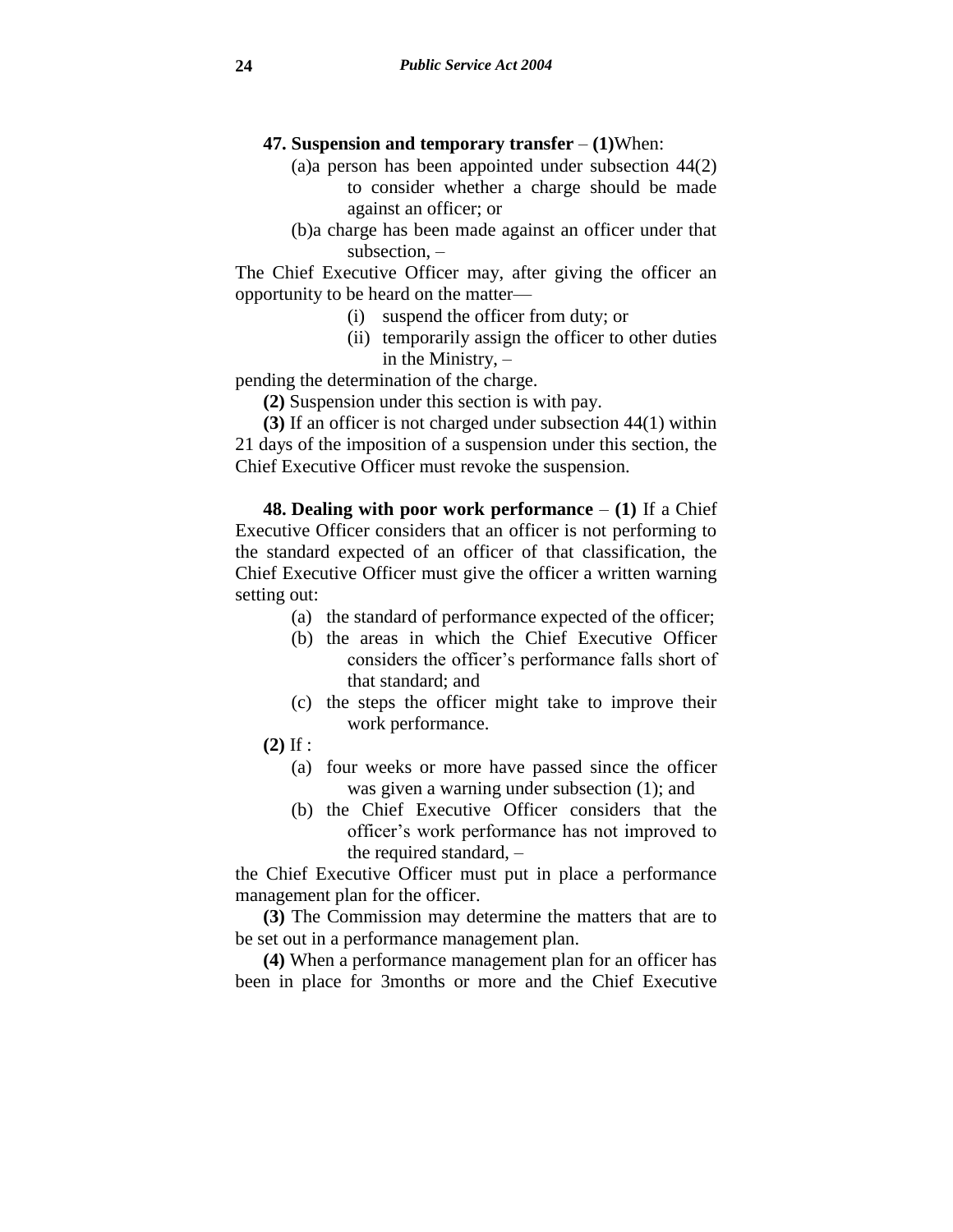Officer considers that the officer's performance has not improved to the required standard, the Chief Executive Officer may, after giving the officer an opportunity to be heard:

- (a) transfer the officer to another position in the Ministry; or
- (b) reduce the classification of the officer and transfer the officer to another position in the Ministry; or
- (c) terminate the employment of the officer.

**48A. Unauthorised absence** – **(1)** Subject to subsection (2), an employee who:

- (a) without permission, absents themselves from duty, or fails to return to duty, other than in the circumstances referred to in paragraph (b), and continues to be absent without permission for a period of not less than 5 working days; or
- (b) absents himself or herself from duty for the purpose of becoming engaged or involved, whether directly or indirectly, in an industrial action, including a strike, –

is taken to have been dismissed from their employment.

**(2)** If the employee subsequently satisfies the Commission that there was a valid reason for the employee's absence and for their failure to inform the Commission earlier of that reason, the Commission may reinstate the employee, and in such a case the employee is deemed not to have been dismissed from the office, but to have been on leave without pay from the Public Service during the period of absence.

# **Division 7 – Appeals**

**49. Appeal rights** – **(1)**Subject to this Act, an officer is entitled to appeal against any of the following decisions:

- (a) the maximum salary assigned to the officer's position by the Commission on review of classification and grading;
- (b) a decision to appoint or promote another person;
- (c) a decision that the officer has breached the Code of Conduct;
- (d) a penalty imposed on the officer under section 43 or 45;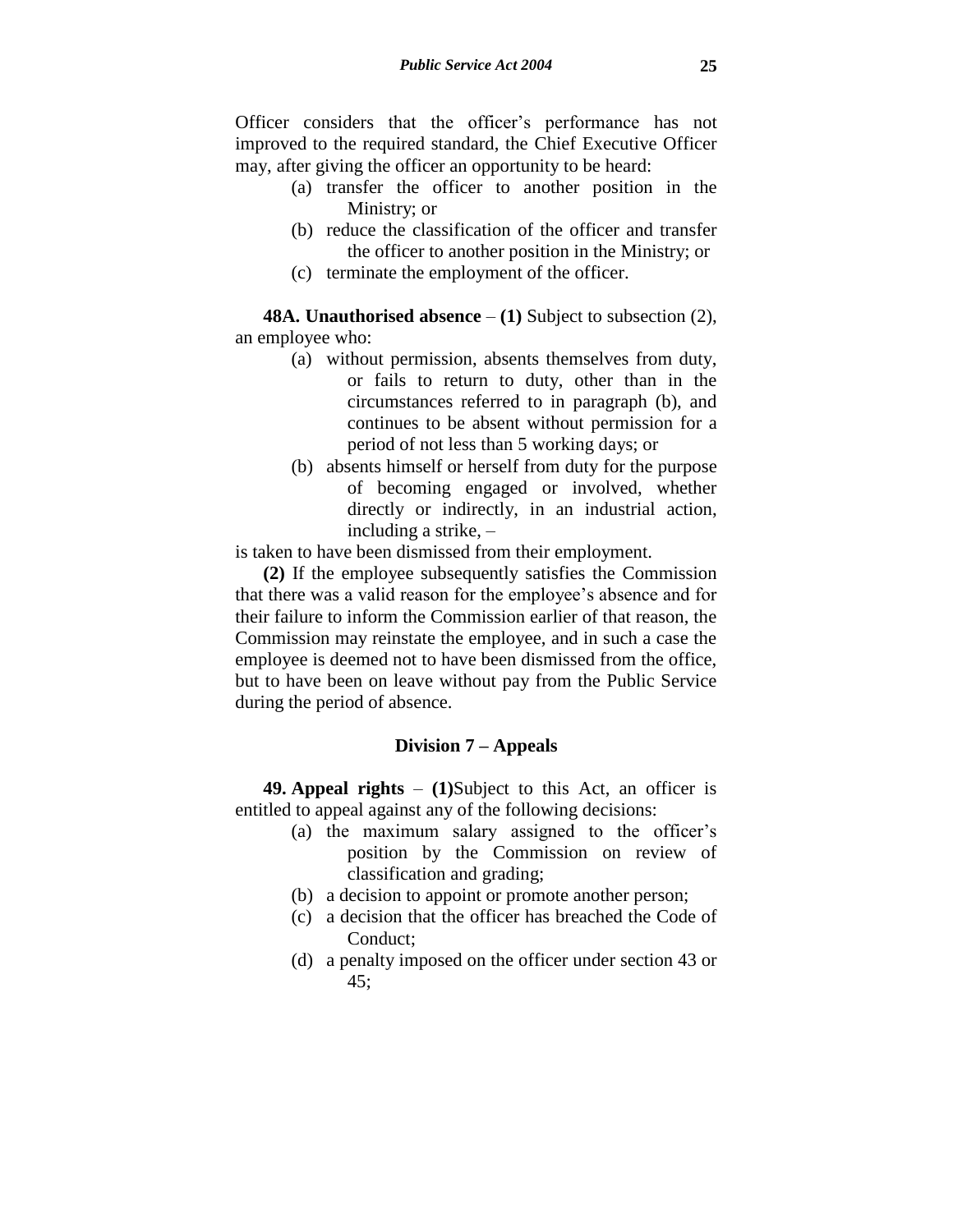- (e) a direction under section 46 that an amount of money be recovered from the officer;
- (f) a decision under subsection 35(4) to transfer the officer from 1island of Samoa to another;
- (g) a decision under section 48 to—
	- (i) transfer the officer; or
	- (ii) reduce the officer's classification; or
	- (iii) terminate the employment of the officer.

**(2)** An officer has the right to appeal against a decision to appoint or promote a person to a position only where:

- (a) the officer was an applicant for that position; and
- (b) the movement of the officer to that position would have been a promotion; and
- (c) the position is not a contract position.

**(3)** The only ground of appeal in relation to a decision to appoint or promote a person is that the officer appealing has more merit for the position than the person who was appointed or promoted.

**(4)** Where an officer has appealed against a decision to appoint or promote another person to a position, the appeal lapses if:

- (a) the officer is promoted to a position of the same or an equivalent grade; or
- (b) the appointment or promotion is cancelled; or
- (c) the position becomes vacant.

**50. Appealing against a decision** – **(1)** An officer may appeal against a decision by lodging a written notice of appeal with the Commission within 14 days after the date on which the decision was made.

**(2)** A notice of appeal must set out the grounds of the appeal.

**(3)**The Commission may in its discretion allow an extension of the appeal period set out in subsection (1).

**51. Appeal process** – **(1)** The Board may not hear an appeal unless the Commission has certified that mediation of the dispute has been attempted and that mediation has failed.

**(2)**The Board has jurisdiction to hear and determine an appeal, and for this purpose to summon witnesses, and to examine the witnesses on oath or otherwise.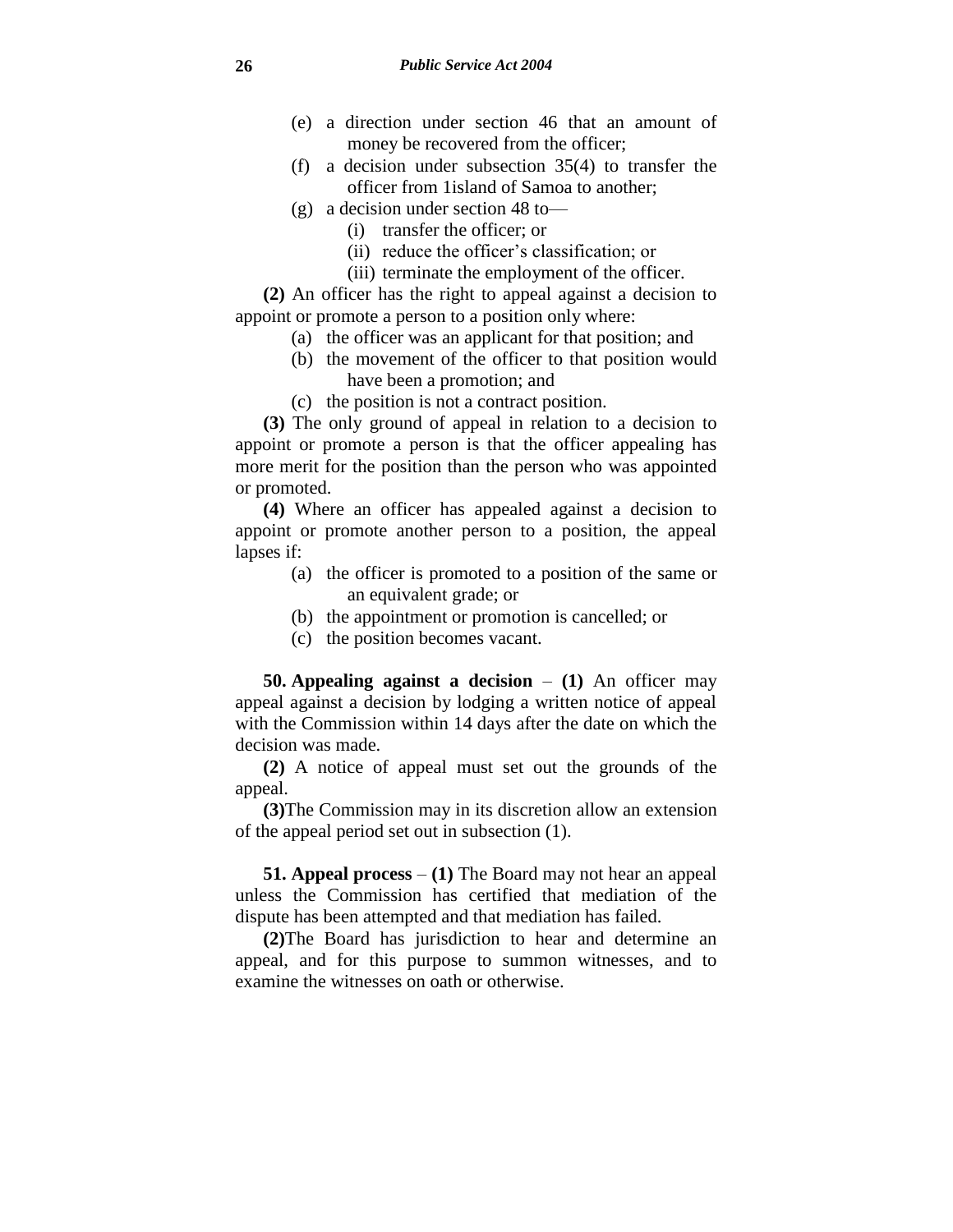**(3)** Within the scope of its jurisdiction, the Board is taken to be a Commission of Inquiry under the Commissions of Inquiry Act 1964, and, subject to this Act, all the provisions of that Act apply accordingly.

**(4)** The Board may receive such evidence as it thinks fit, whether or not that evidence would be admissible in a Court of law.

- **(5)** The onus of proof in an appeal lies on the appellant.
- **(6)** At the hearing of an appeal:
	- (a) the Commission or the relevant Chief Executive Officer or each of them may be represented by counsel or other advocate; and
	- (b) the appellant—
		- (i) is entitled to be present; and
		- (ii) may be represented by counsel or an officer or an employee of a recognised organisation representing officers of the public service.

**(7)** The Board may direct that appeals affecting more than 1appellant are to be heard together.

**(8)** Subject to this Act and the Regulations, the Board may determine its own procedure in hearing an appeal.

**(9)** If the Board considers that an appeal is frivolous or vexatious:

- (a) the appellant is not entitled to a refund of expenses; and
- (b) the Board may order the appellant to pay all or some of the costs of the appeal; and
- (c) any costs ordered to be paid by the appellant may be recovered by deduction from the salary of the appellant.

**(10)** The Board must give a copy of its decision (including a statement of its reasons for the decision) to:

- (a) the appellant; and
- (b) the person or body who made the decision which is the subject of the appeal; and
- (c) if the appeal was against a decision to appoint or promote a person, that person.

**52. Special provisions relating to appeal against appointment or promotion**  $-$  **(1)** For an appeal against an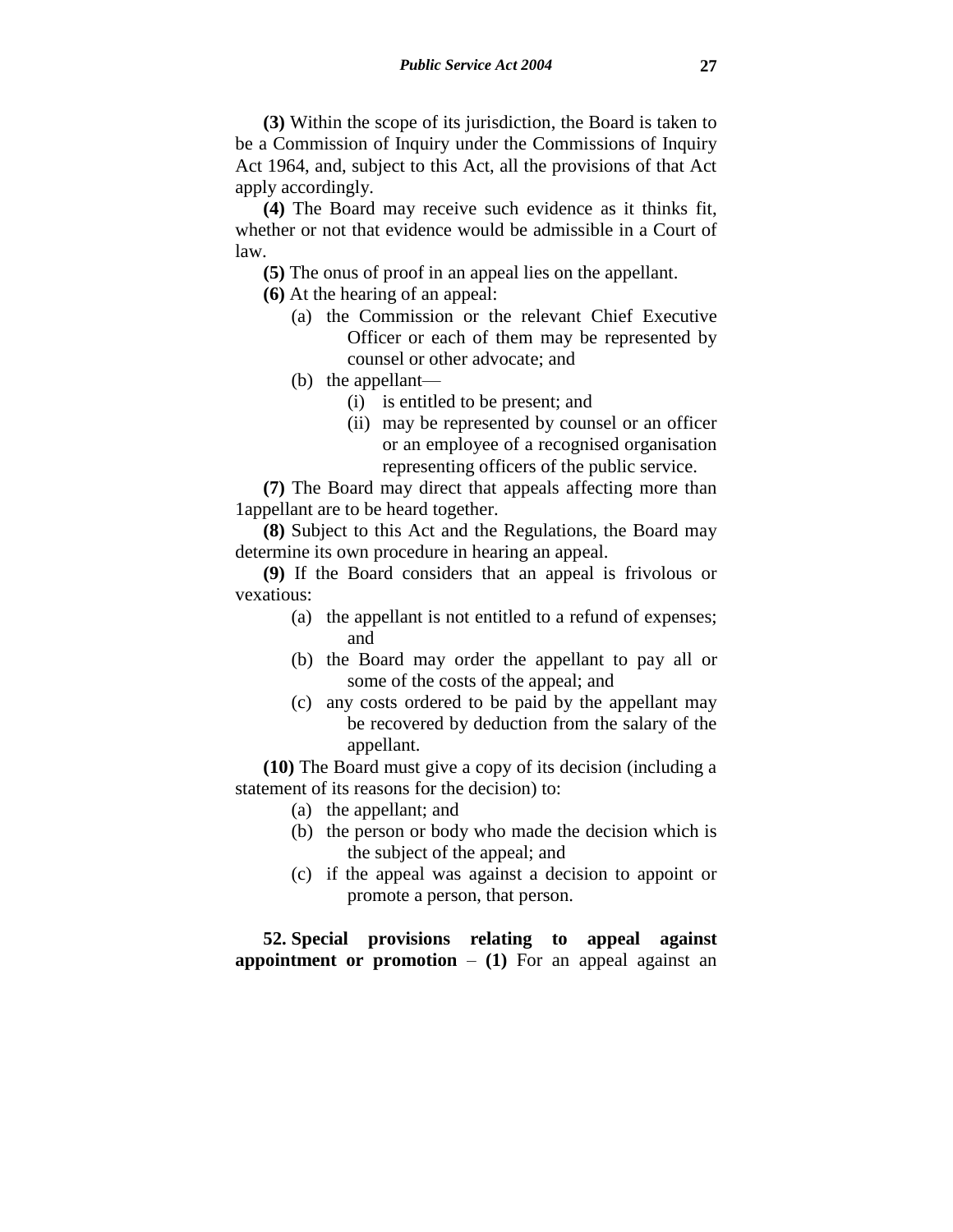appointment or promotion to a position, the Board must, if it decides that:

- (a)the appellant has more merit for the position than the person who was appointed or promoted, allow the appeal; or
- (b)the person who was appointed or promoted has more merit for the position than the appellant, disallow the appeal; or
- (c)neither the appellant nor the person who was appointed or promoted is suitable for the position, decide that the appointment or promotion is not sustained and direct that it be reviewed by the Commission, which is to have regard to any matters the Board specifies in its direction.

**(2)** If the Board directs that an appointment or promotion is to be reviewed:

- (a) the Commission must cancel the appointment or promotion; and
- (b) the relevant Chief Executive Officer may fill the resulting vacancy in any manner authorised by this Act.

**(3)** If an appeal against an appointment or promotion is allowed, the appointment or promotion is cancelled and the relevant Chief Executive Officer must immediately promote the successful appellant to the position.

**(4)** A promotion under subsection (3) is not subject to appeal.

**53. Special provision relating to appeal against penalty**  or recovery of amount  $- (1)$  If there is an appeal against a penalty imposed by the Commission on an officer under section43 or 45 or an amount to be recovered under section 46, the Board may:

- (a) confirm the penalty or amount; or
- (b) annul the penalty or amount; or
- (c) increase or decrease the penalty or amount by substituting another penalty provided for under section 45, or another amount provided for under section 46, as the case may be.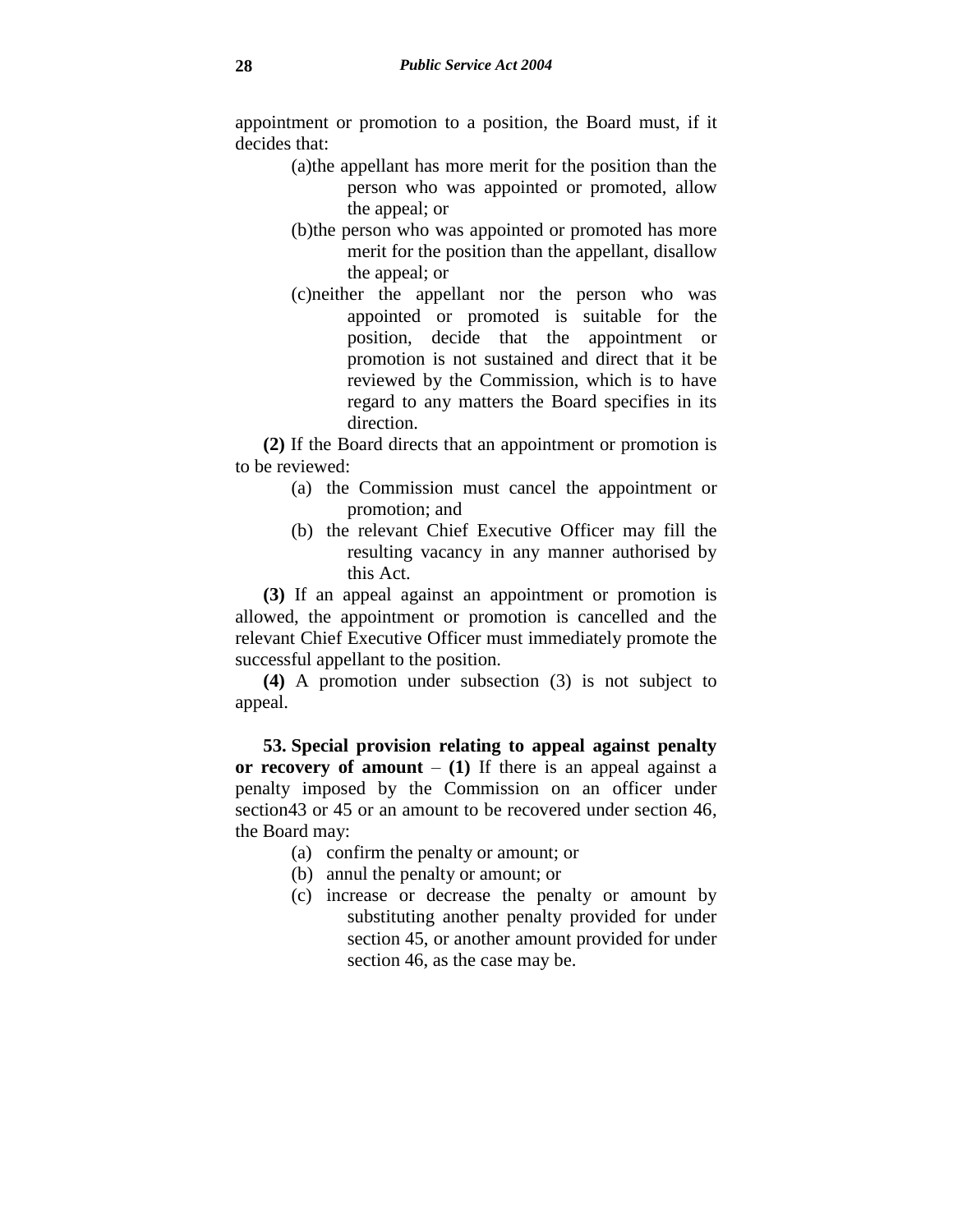**54. Restriction on challenge to decision of Board** – **(1)** Proceedings before the Board must not be held bad for want of form.

**(2)** No proceeding or decision of the board is liable to be challenged in any Court, except on the ground of lack of jurisdiction.

**(3)** Despite any other law, no Court shall have jurisdiction to hear and determine any matter arising from or concerning the Board save for the matter referred to in subsection (2) and any matter concerning Part II(*Fundamental Rights*) of the Constitution.

# **Division 8 – Grievances**

**55. Grievances** – **(1)** A person who is an officer or a temporary employee is entitled to lodge a grievance with the relevant Chief Executive Officer and to have that grievance determined.

**(2)**The regulations shall set out the subject matter in relation to which a grievance may be lodged and the procedure for determining grievances.

#### **Division 9 – Termination of employment**

**56. Resignation** – **(1)** A contract employee may resign from their employment by giving the relevant Chief Executive Officer and the Commission 4weeks' notice of resignation in writing.

**(2)** An officer may resign from their employment by giving the relevant Chief Executive Officer2weeks' notice of resignation in writing.

**(3)** A temporary employee may resign from their employment by giving the relevant Chief Executive Officer notice of resignation in writing.

**57. Age retirement** – **(1)** Subject to this section, an officer is retired from their employment by operation of this section on reaching the age of 55 years.

**(2)**A Chief Executive Officer may, on application by an officer, allow the officer to retire from their employment after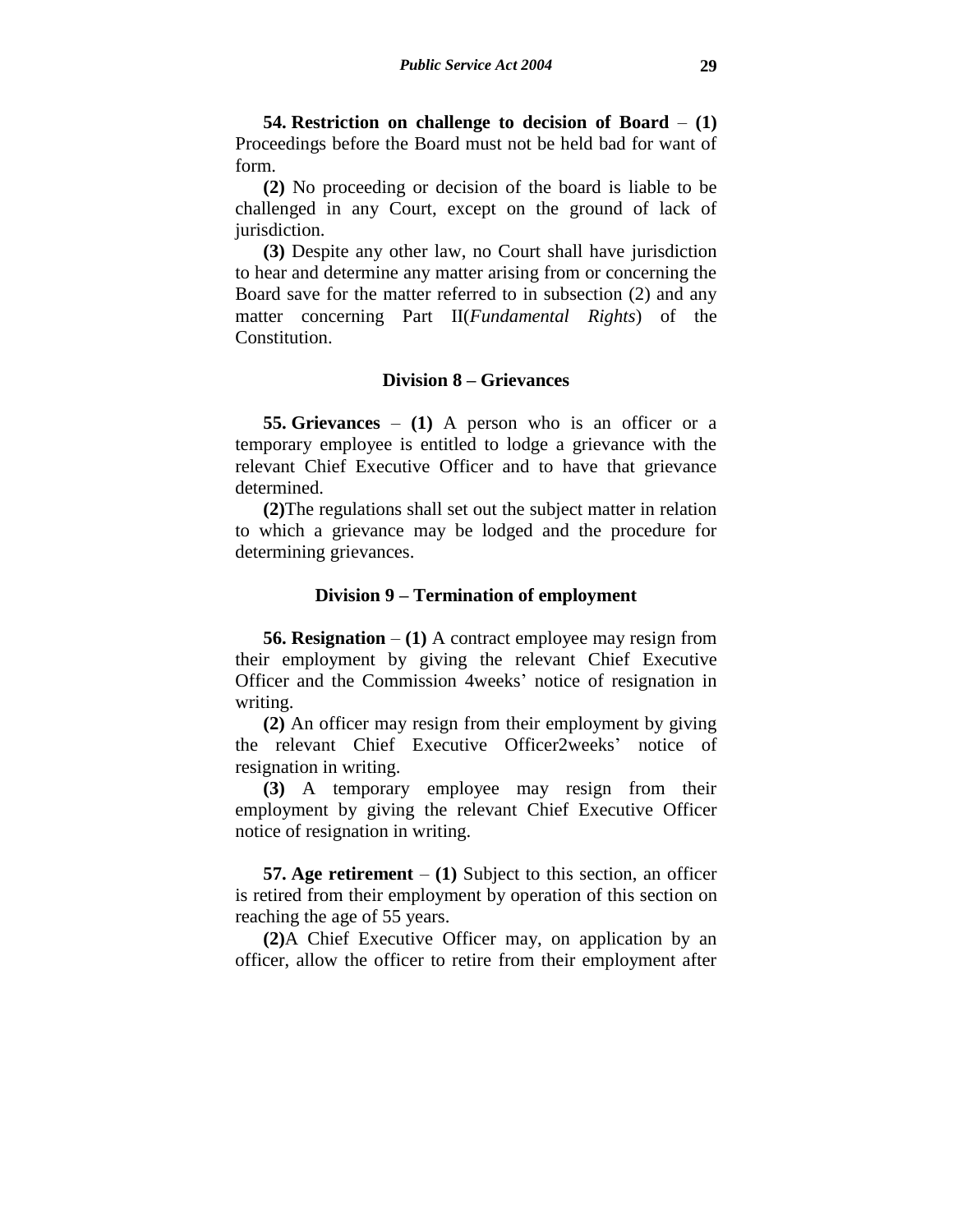the officer has reached the age of 50 years and before they have reached the age of 55 years.

**(3)**A Chief Executive Officer may, on application by an officer, determine that the maximum retiring age of the officer for the purpose of subsection (1) is a specified age, being more than 55 years but not more than 60 years.

**(4)**If the Commission is of the opinion that it is appropriate to do so in the circumstances and following consultation with the relevant Chief Executive Officer, the Commission may, on application by an officer, determine that the employment of that officer may be extended beyond the time when the officer has reached 60 years of age.

**58. Officers who are surplus to requirements** – **(1)** If the relevant Chief Executive Officer advises the Commission that an officer is surplus to the Ministry's requirements because the Ministry has more officers of the officer's class and grade than it requires, the Commission may:

- (a) with the approval of the Chief Executive Officer of a different Ministry, transfer the officer to that Ministry; or
- (b) if the officer cannot usefully be employed in a Ministry, terminate the officer's employment after giving the officer 3 months' notice in writing.

**(2)** When an officer's employment is terminated under subsection  $(1)(b)$ , the officer is entitled to a redundancy payment calculated under the public service determinations made under section 9.

**(3)** An officer who has received a redundancy payment because their employment was terminated under subsection (1)(b) is not eligible to be employed in the public service in a capacity for a period of 2years after the termination of their employment.

# **PART 6 PUBLIC SERVICE BOARD OF APPEAL**

**59. Election of member of Board** – **(1)** An election by ballot is to be held once every 3years to determine the officer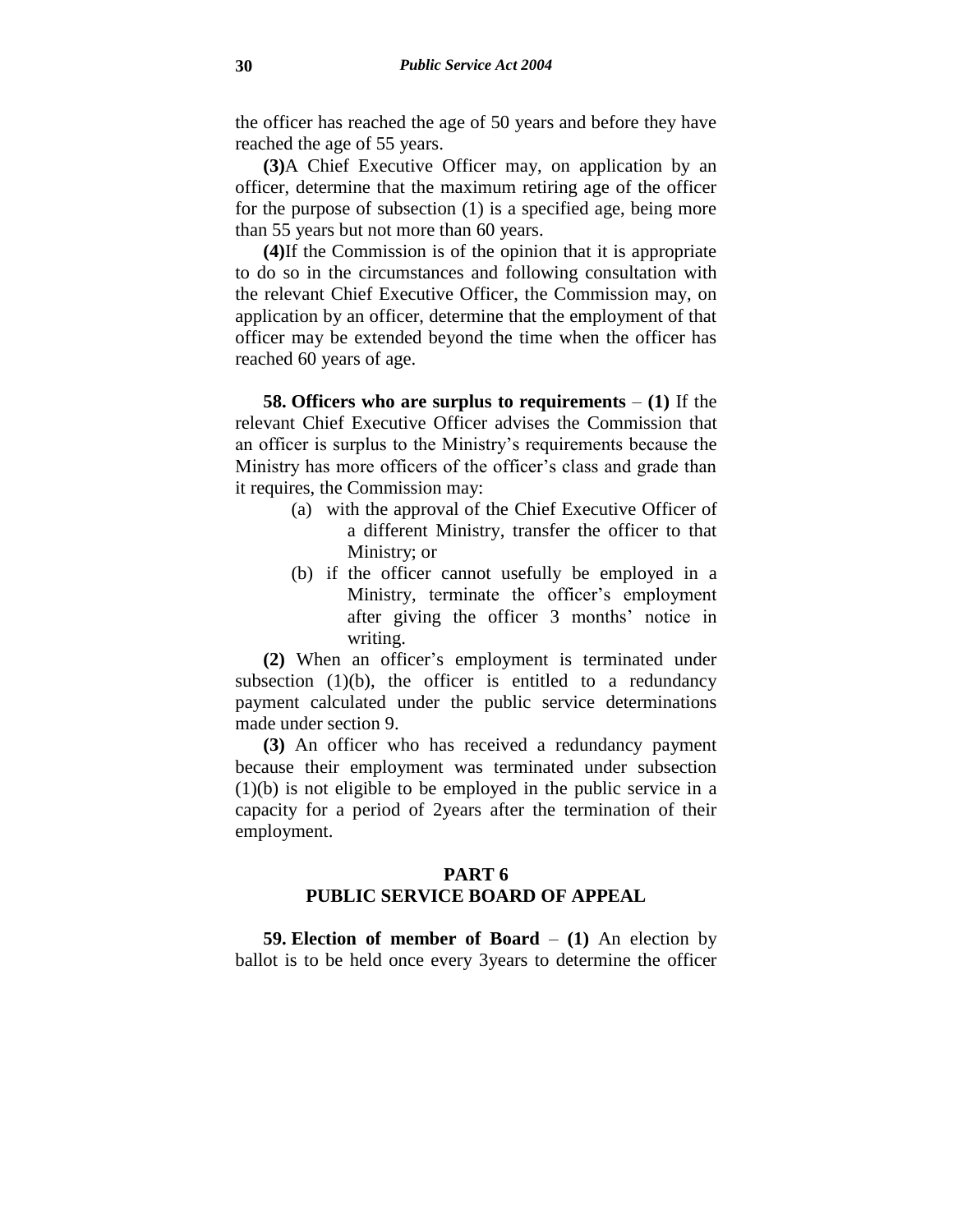who is to be the elected member of the Board for the following 3years.

**(2)** The Commission must recommend the making of regulations prescribing the manner in which ballots are to be taken.

**(3)** If a dispute arises on an election under subsection (1), the Commission is to determine the dispute as it thinks fit, and the decision of the Commission is final.

**(4)** The Commission must publish notice of the election of the member of the Board in the Circular.

**(5)** Despite any other law, no Court shall have jurisdiction to hear and determine any matter arising from or concerning this section, save for any matter concerning Part II (*Fundamental Rights*)of the Constitution.

**60. Vacancy in office of elected member of Board** – **(1)** If the elected member of the Board:

- (a) dies; or
- (b) by notice in writing to the Commission resigns their officer; or
- (c) ceases to be an officer of the public service; or
- (d) fails to attend any duly appointed meeting of the Board without sufficient cause, –

his or her office becomes vacant.

**(2)**If the elected member's office becomes vacant more than 9months before the next scheduled election:

- (a) another officer is to be elected by ballot in the manner provided by section 59; and
- (b) the officer who is elected holds office for the remainder of the 3-year term.

**(3)**When the elected member's office becomes vacant less than 9months before the next scheduled election, the deputy appointed under section  $61(1)(b)$  is to act for the remainder of the 3-year term.

**61. Appointment of standing deputies – (1)** The Commission must appoint:

- (a) a deputy of the member of the Board appointed under Article 89(1)(b) of the Constitution; and
- (b) a deputy of the member of the Board elected under Article 89(1)(c) of the Constitution.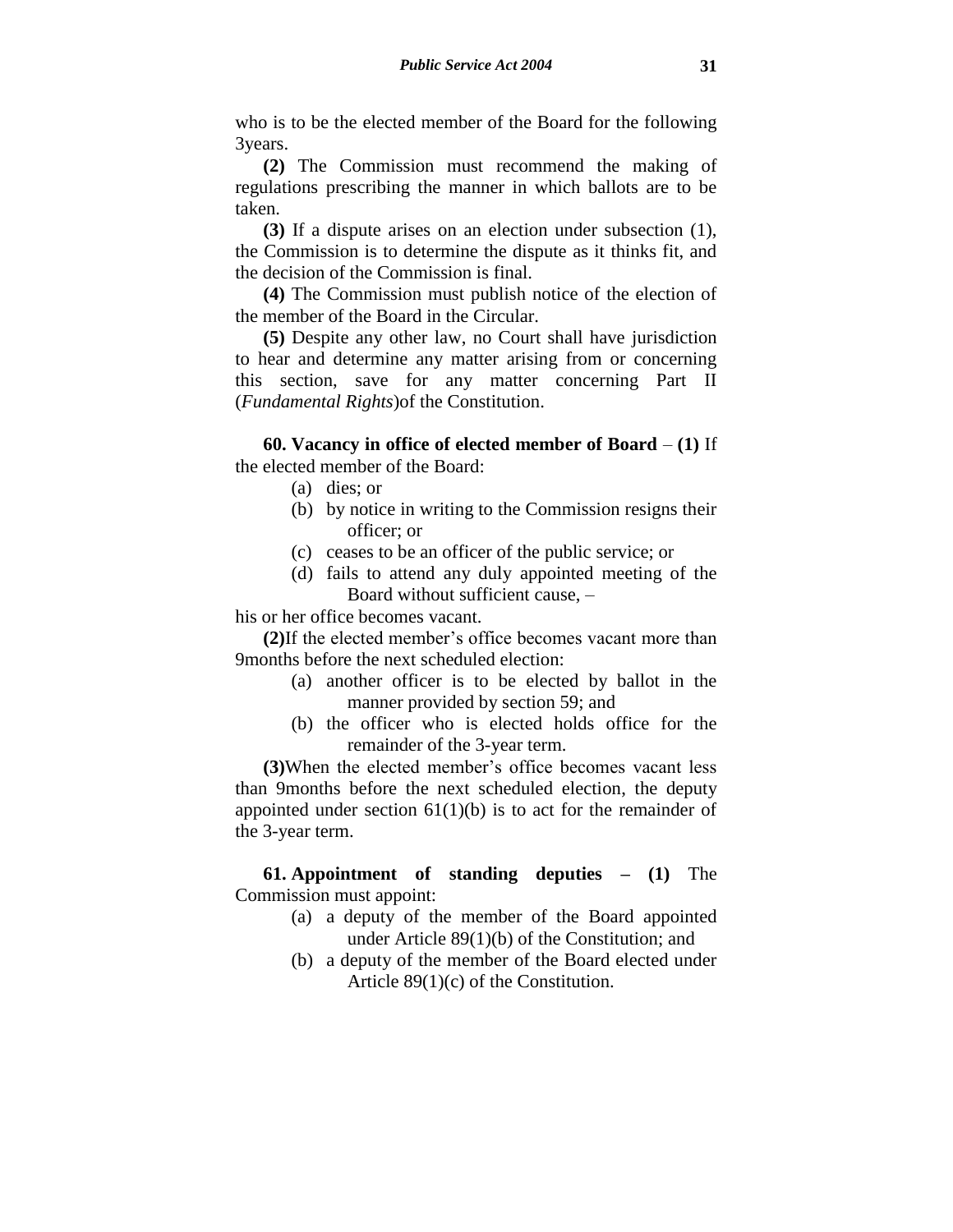**(2)**In appointing the deputy of the member elected under Article 89(1)(c) of the Constitution, the Commission must have regard to a nomination of the recognised organisation representing officers of the public service.

**62. When a deputy is to act**  $- (1)$  A deputy is to act for the member whose place he or she takes where the member:

- (a) dies; or
- (b) by notice in writing addressed to the Commission resigns their office; or
- (c) fails to attend a duly appointed meeting of the Board; or
- (d) is not available or is not eligible to act as a member of the Board.

**(2)** A deputy member, who acts because of an event specified in subsection  $(1)(a)$  or  $(b)$ , continues to act until another member has been appointed or elected, as the case may be, and that member has commenced to perform the duties of his or her office.

**(3)** A deputy member, who acts because of an event specified in subsection  $(1)(c)$  or  $(d)$ , continues to act until the member whose deputy he or she is becomes available or eligible to act as a member of the Board

**63. Member of Board not to act in certain circumstances** – **(1)** A member of the Board must not take part in an appeal affecting an officer of the Ministry in which that member is an officer.

**(2)**A member of the Board must not take part in an appeal:

- (a) affecting the member, his or her spouse or a near relative of the member; or
- (b) where the member or his or her spouse or a near relative has a pecuniary or other interest in the outcome of the appeal.

**64. Assessors**–**(1)** The Board may appoint a person with expert professional or technical knowledge to be an assessor for the purposes of an appeal.

**(2)**The assessor is to act as an extra member of the Board for the hearing and determination of the appeal, but has no vote in the determination of the appeal.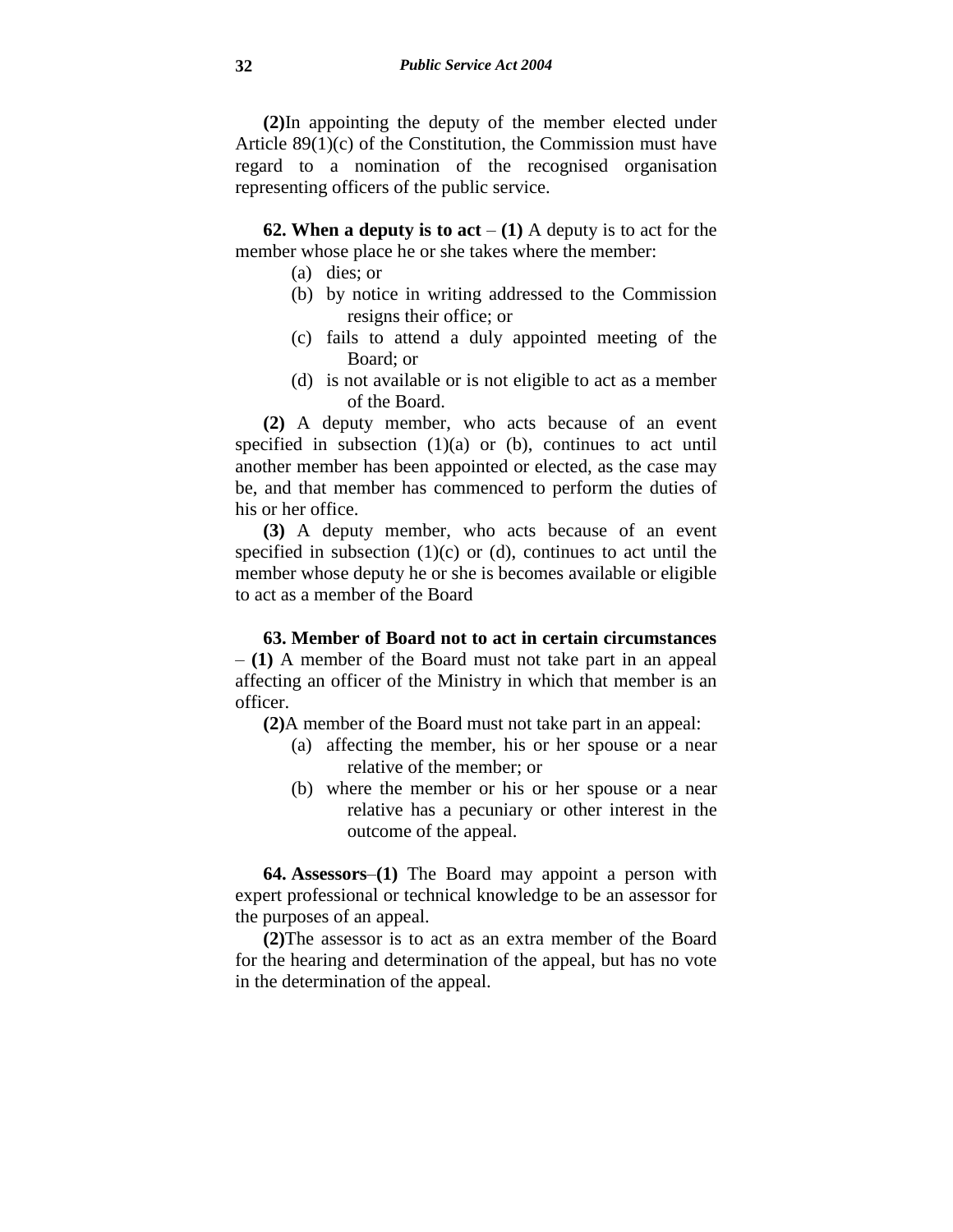**65. Remuneration of members of Board** – **(1)** A member of the Board, including an assessor, (other than a person who is a full-time salaried employee of the Government) is to be remunerated at a rate determined by Order of the Head of State acting on the advice of Cabinet.

**(2)** Each member of the Board, including an assessor, is entitled to be reimbursed for any travelling and other expenses reasonably incurred in attending meetings or hearings of the Board.

**(3)** All payments made under this section are to be paid out of money appropriated by the Legislative Assembly for the purpose.

## **PART 7**

# **MISCELLANEOUS**

**66. Medical and psychological examinations** – The relevant Chief Executive Officer may require an employee or an applicant for employment to submit to medical and psychological examinations for the purpose of determining the employee's fitness to continue to perform duties, or the applicant's fitness to perform duties, in the public service.

**67. Examinations** – The Commission may set and conduct examinations to assess the merits of applicants for appointment, transfer or promotion.

**68. Bonds**–**(1)**If a Chief Executive Officer proposes that his or her Ministry should provide an employee or a prospective employee with financial assistance for transportation, education, training or living expenses, the Chief Executive Officer may require the employee or prospective employee to enter into an employment bond with the Government and further may require the giving of a surety by a third person.

**(2)**An employment bond entered into under this section:

(a) must provide that the amount of the bond is reduced in proportion to the period of the bond the employee has worked in the public service;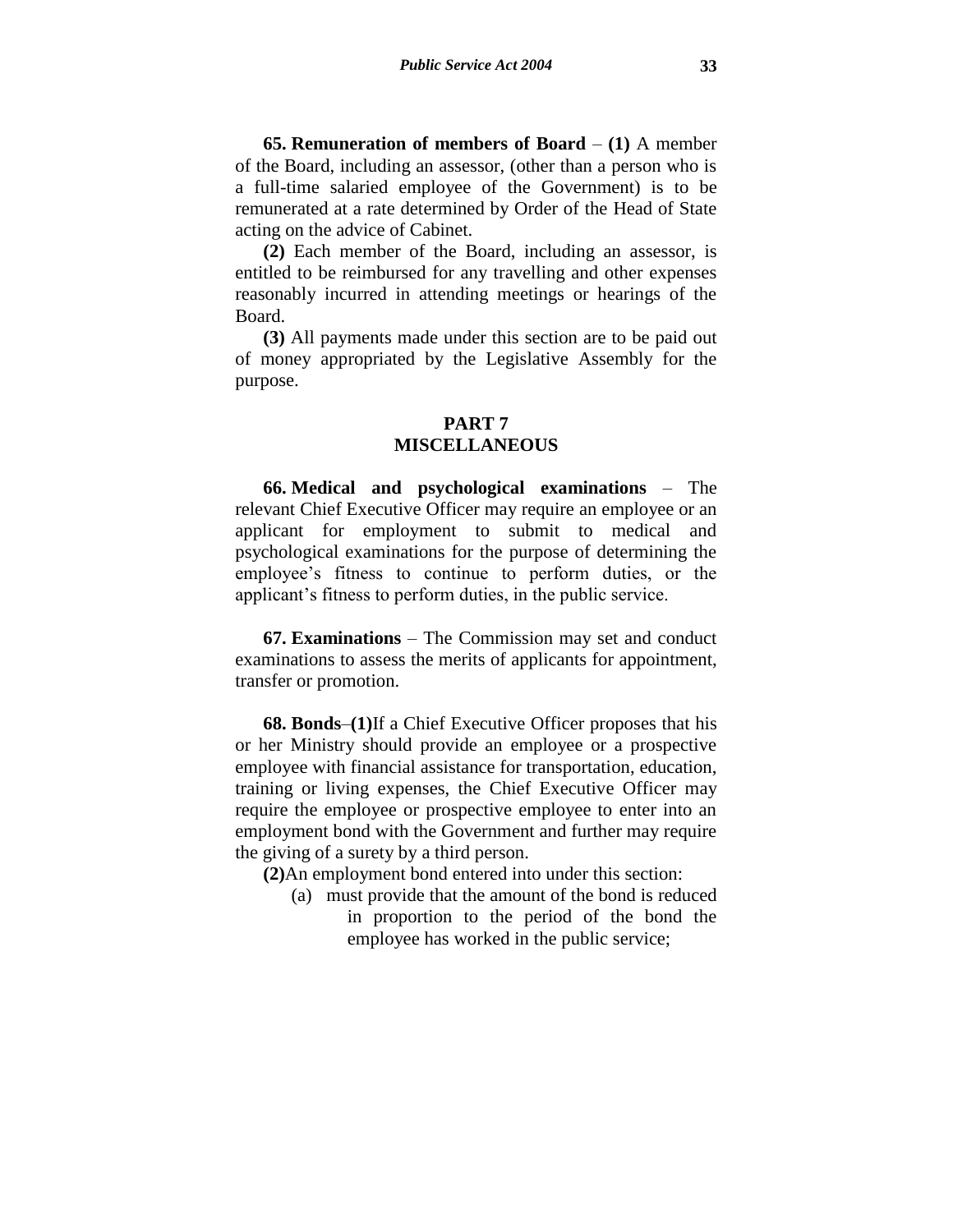- (b) is enforceable against the person who signs it and against a person who signs the bond as surety; and
- (c) may be signed by the Chief Executive Officer on behalf of the Government.

**69. No compensation for loss of salary** – Subject to this Act and any other Act, an employee is not entitled to compensation for a reduction in salary or for termination of employment.

**70. Employee statistics** – **(1)** A Chief Executive Officer must prepare a list of all officers, contract employees, and temporary employees employed in the Ministry, including details of all grading and salaries of all positions held.

**(2)** The list must be updated and supplied to the Commission on a quarterly basis.

**71. Public service official circular** – **(1)** The Commission is to publish, the Public Service Official Circular.

**(2)** A notice must be published in the Circular of every:

- (a) appointment; and
- (b) promotion; and
- (c) employment of a contract employee; and
- (d) termination of employment of an officer; and
- (e) termination of employment of a contract employee; and
- (f) retirement of an officer.

**(3)** The Circular must be made available to all Chief Executive Officers and all employees.

**72. Regulations** – **(1)** The Head of State, acting on the advice of Cabinet, may, on the recommendation of the Commission, make regulations prescribing matters:

- (a) required or permitted by this Act to be prescribed; or
- (b) necessary or convenient for giving effect to this Act.

**(2)**Without limiting the scope of any regulations that might be made, the regulations may prescribe terms and conditions of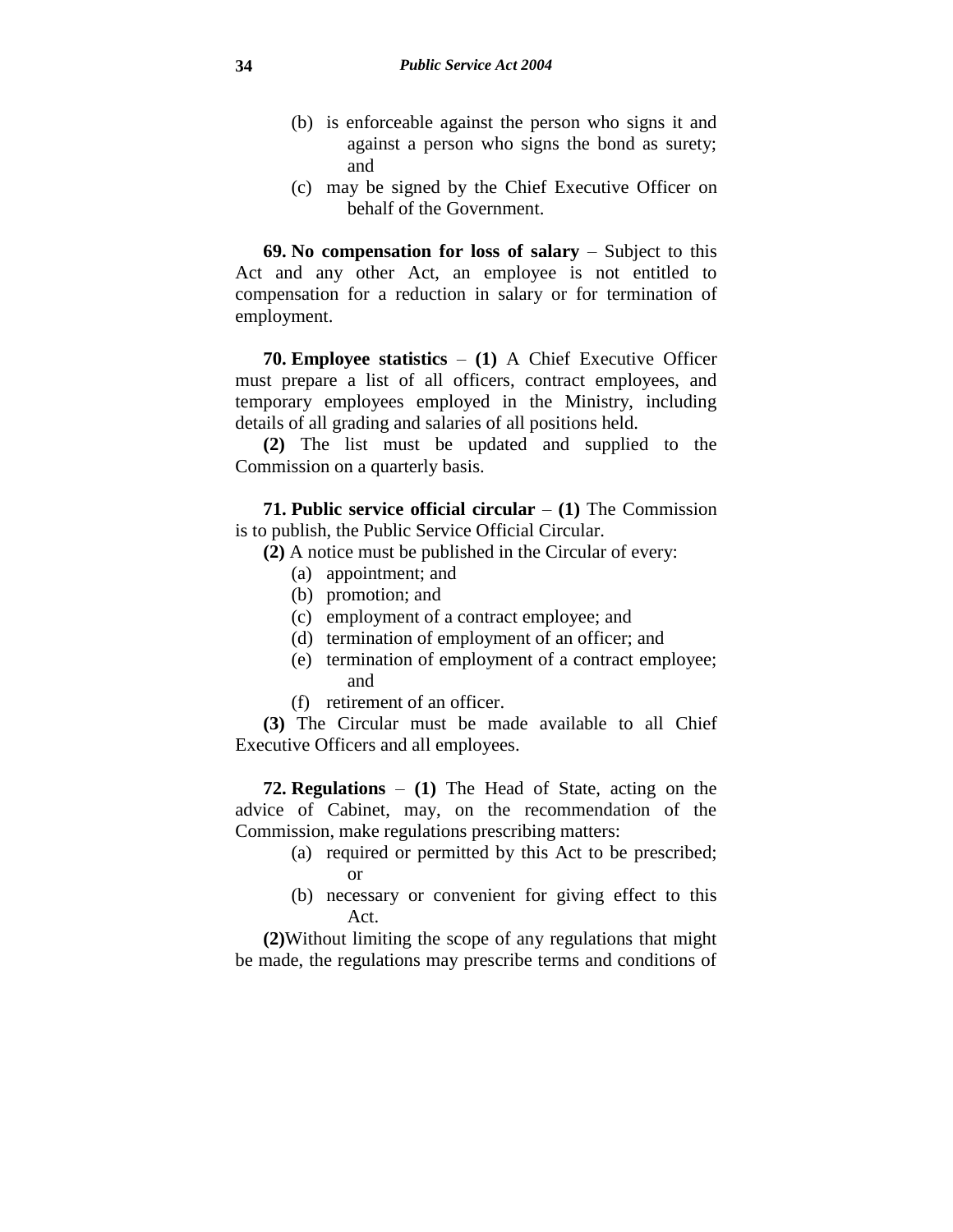employment of contract employees, officers and temporary employees.

# **PART 8 SAVINGS AND TRANSITIONAL**

**73. Savings and transitional provisions** – The Head of State, acting on the advice of Cabinet may, on the recommendation of the Commission, make regulations for savings or transitional purposes consequent upon the repeal of the Public Service (Special Posts) Act 1989 and the transition from the Public Service Act 1977 and the Public Service (Special Posts) Act 1989 to this Act.

**74. Repeal – (1)** The Public Service Act 1977 is repealed. **(2)**The Public Service (Special Posts) Act 1989is repealed.

**75. Consequential amendments – (1)** The Ministerial and Departmental Arrangements Act 2003 is amended as provided for in Schedule 1.

**(2)**The Remuneration Tribunal Act 2003 is amended as provided for in Schedule 2.

# **SCHEDULE 1 (Section 75(1))**

- **Section 4 -** Delete the words 'the Schedule' from subsection 4(1), and substitute 'Schedule 1';
	- Delete the words 'the Schedule' from subsection  $4(4)$ , (twice occurring) and substitute 'Schedule 1';
- **Section 5** Delete the words 'the Schedule' from subsection 5(2), and substitute 'Schedule 1';
- **Section 6** Delete section 6(1) and substitute the following: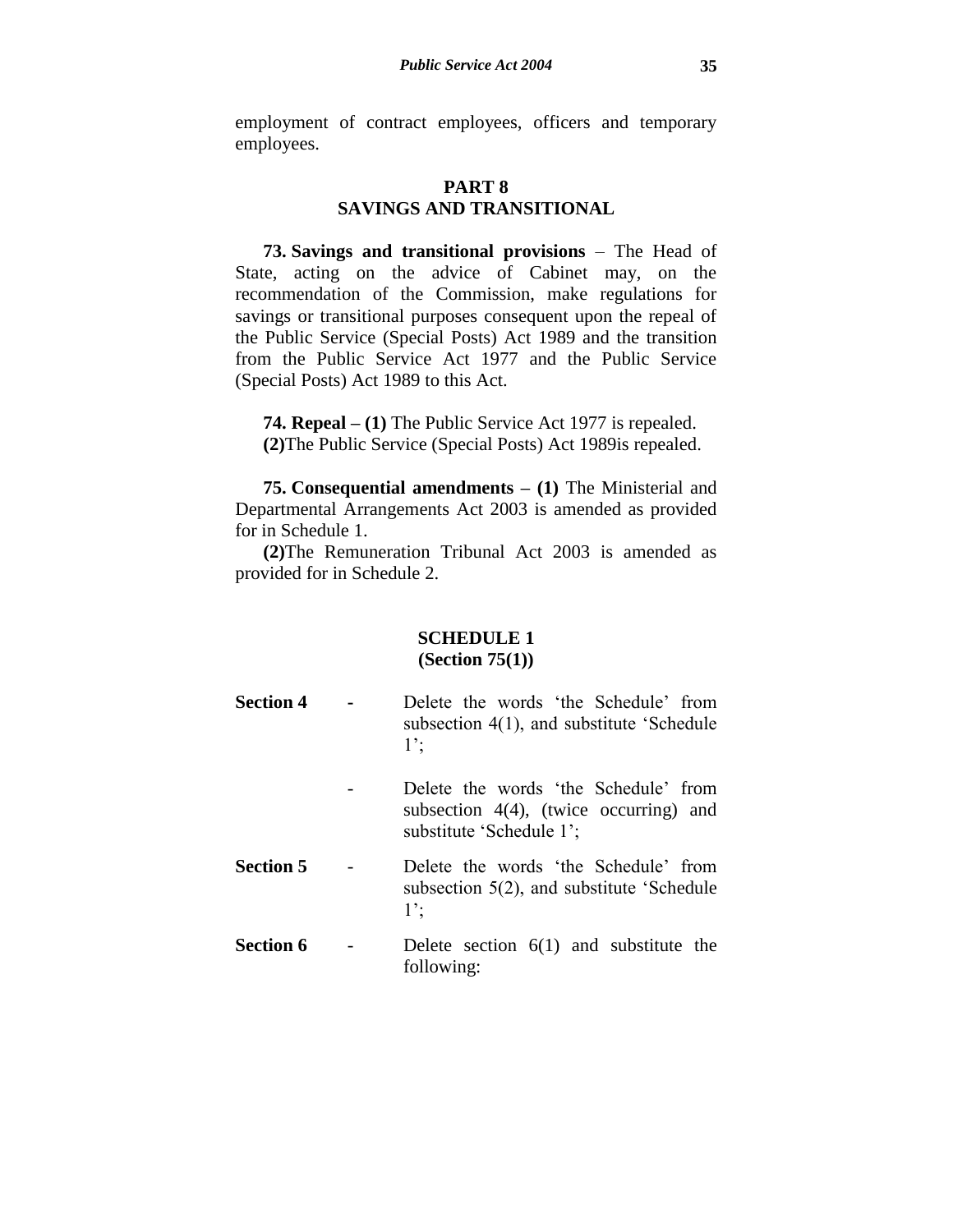- **'Amendment of Schedules**'-(1) The schedules may be amended by Order of the Head of State acting on the advice of the Prime Minister.';
- **Section 8 -** Delete the words 'the Schedule' from section 8, and substitute 'Schedule 1';

**After section 8 -** Insert the following after section 8:

**"8A. References to abolished Departments and Ministries** – Reference in any Act, Ordinance, Regulation, Rule, Proclamation, Order, Notice, Bylaw or other act of authority to a Department or Ministry (howsoever called) abolished under this Act or by operation of an amendment to Schedule I shall be read for all purposes as referring to the Ministry listed in Schedule 1 which has responsibility for the activities or functions of the abolished Ministry or Department."

| <b>Section 9</b>  | Delete the words 'the Schedule' from<br>section 9 (twice occurring) and substitute<br>'Schedule 1'; |
|-------------------|-----------------------------------------------------------------------------------------------------|
| <b>Section 10</b> | Delete the words 'the Schedule' from<br>section 10, and substitute 'Schedule 1'                     |
| Section 11.       | Delete the words 'the Schedule' from<br>section 11, and substitute 'Schedule 1';                    |
| <b>Section 12</b> | Repeal section 12 and substitute the<br>following section:                                          |

'**12. Schedule of Chief Executive Officers** – There shall be the Chief Executive Officers designated in Schedule 2.';

**Schedule 2 -** Add, at the end of the Act, the following:

# "**SCHEDULE 2**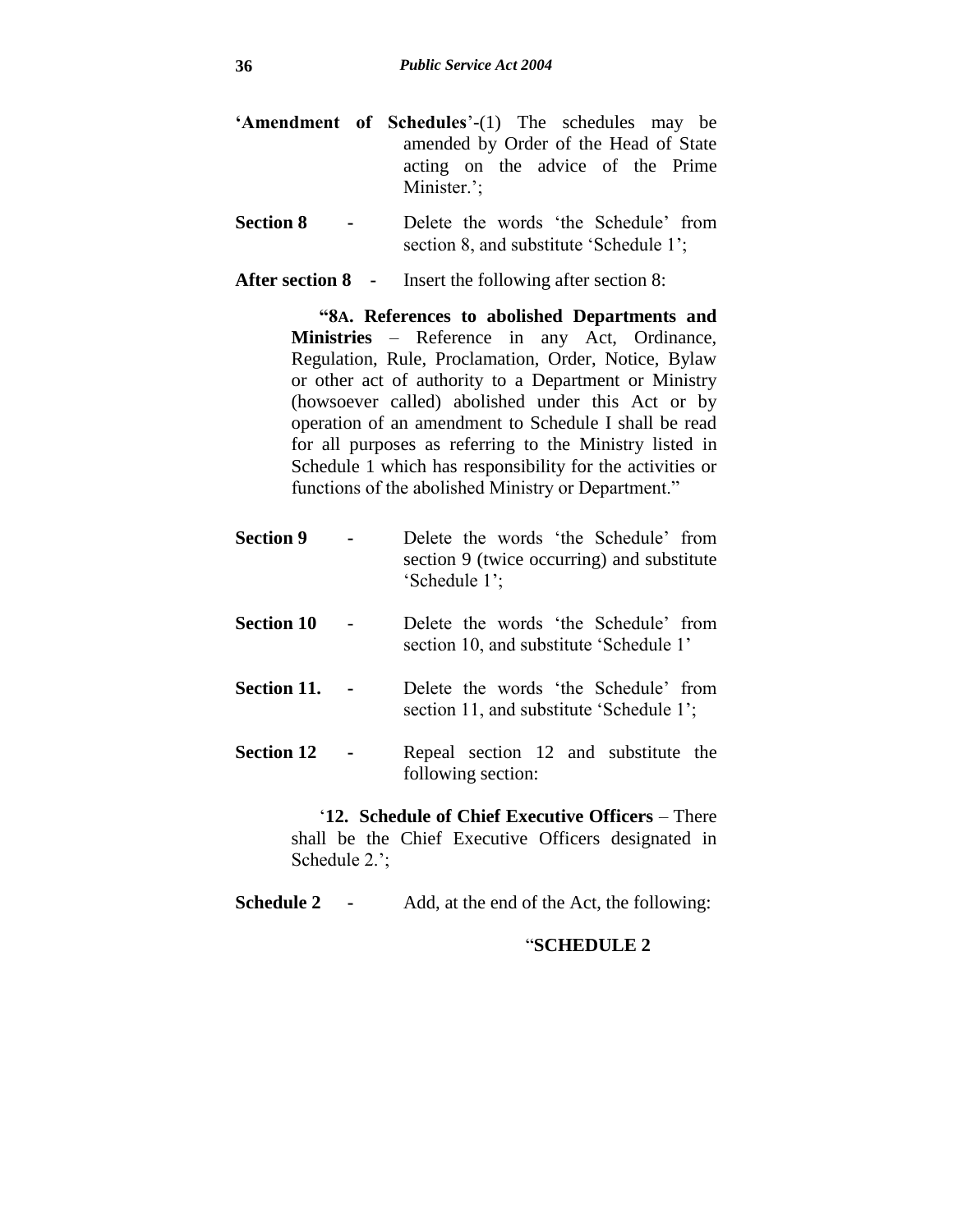# **CHIEF EXECUTIVE OFFICERS (Section 12)**

Chief Executive Officer, Ministry of the Prime Minister Chief Executive Officer, Ministry of Finance Chief Executive Officer, Ministry of Agriculture Chief Executive Officer, Ministry of Commerce, Industry and Labour Chief Executive Officer, Ministry of Communications and Information Technology Chief Executive Officer, Ministry of Education, Sports and **Culture** Chief Executive Officer, Ministry of Foreign Affairs and Trade Chief Executive Officer, Ministry of Health Chief Executive Officer, Ministry of Justice and Courts Administration Chief Executive Officer, Ministry of Natural Resources and Environment Chief Executive Officer, Ministry of Police, Prison and Fire Service Chief Executive Officer, Ministry for Revenue Chief Executive Officer, Ministry of Works, Transport and Infrastructure Chief Executive Officer, Ministry of Women, Community and Social Development.".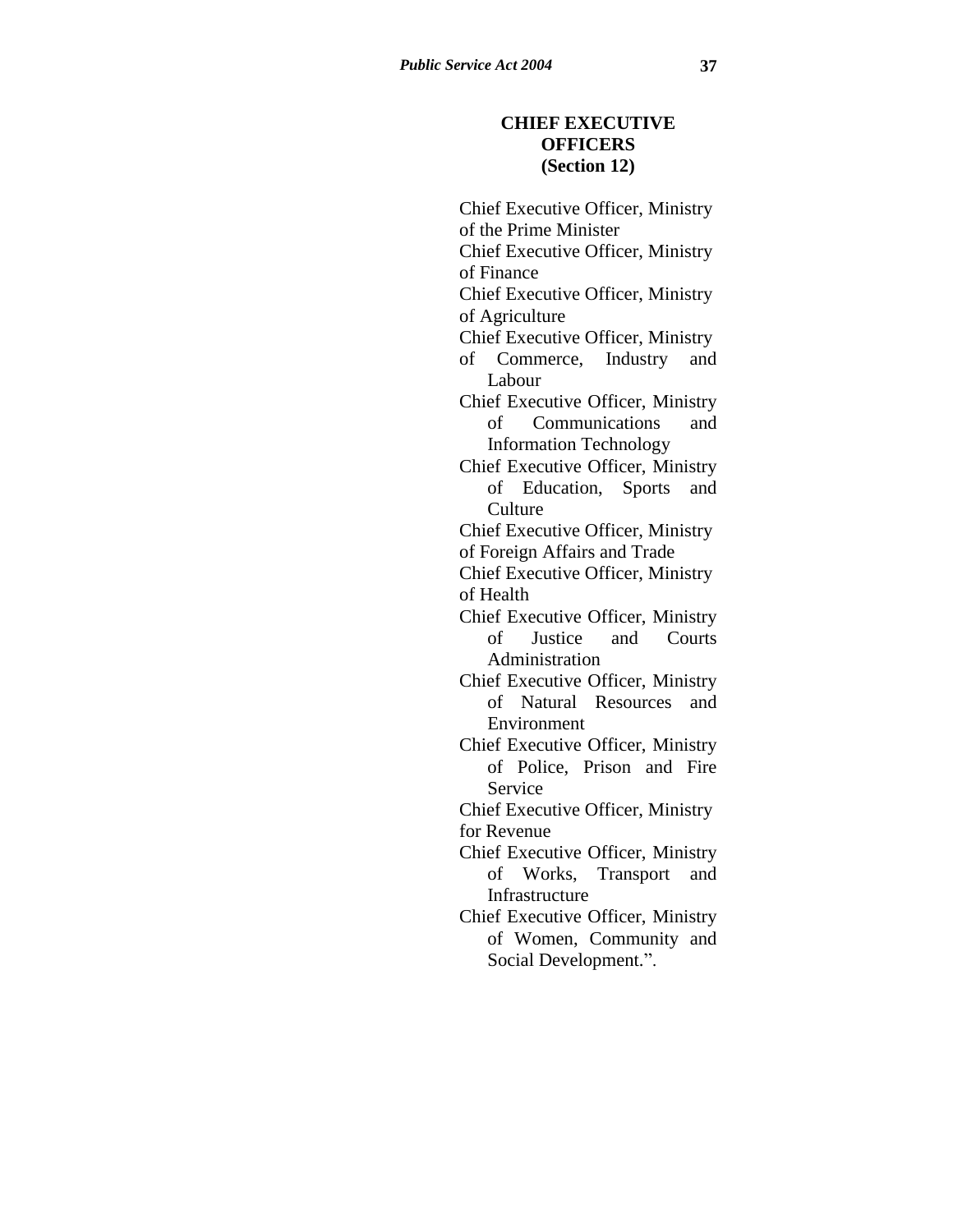# **SCHEDULE 2 (Section 75(2))**

The Remuneration Tribunal Act 2003 is amended by deleting section  $3(1)(j)$  and substituting the following:

> "(j) Included in Schedule 2 of the Ministerial and Departmental Arrangements Act 2003;".

#### **REVISION NOTES 2008 – 2018**

This is the official version of this Act as at 31 December 2018.

This Act has been revised by the Legislative Drafting Division from 2008 to 2018 respectively under the authority of the Attorney General given under the *Revision and Publication of Laws Act 2008.*

The following general revisions have been made:

- (a) Amendments have been made to conform to modern drafting styles and to use modern language as applied in the laws of Samoa.
- (b) Insertion of the commencement date
- (c) Other minor editing has been done in accordance with the lawful powers of the Attorney General, where appropriate:
	- (i) "any" changed to "a/an"
	- (ii) Present tense drafting style:
		- o "shall be" changed to "is/are"
		- o "for the time being" and "from time to time" removed
	- (iii) Removal/replacement of obsolete, archaic and Latin terms with plain language:
		- o "in relation to" changed to "for"
		- o "where" changed to "if"
		- o "deemed" changed to "taken"
		- o "notwithstanding" changed to "despite"
	- (iv) Numbers in words changed to figures
	- (v) Removal of superfluous terms: "the provisions of" and "under the Act"
	- (vi) Removal of "and" from "and/or"
	- (vii) Adopting practice of placing "and" or "or" at the end of each paragraph where appropriate.
	- (viii) Section 11 re-paragraphed
	- (ix) Correction of cross referencing in the Act (section  $47(1)(1)$ ) reference to section "44(1)" corrected to section "44(2)")
	- (x) Authorising provision for Schedules inserted (under Schedules 1 and 2 respectively)
	- (xi) Division numbers inserted for certain Parts